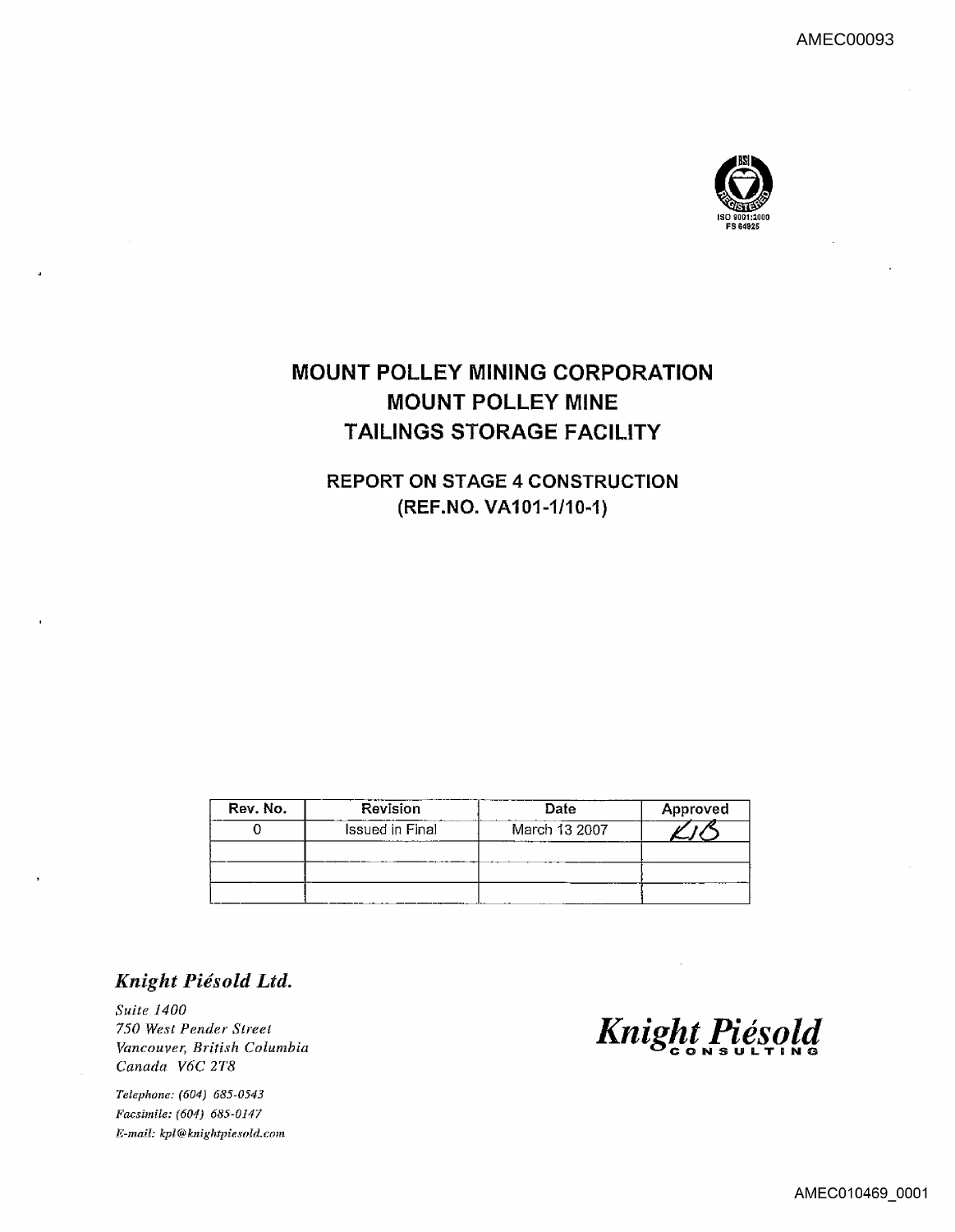

### **MOUNT POLLEY MINING CORPORATION MOUNT POLLEY MINE TAILINGS STORAGE FACILITY**

### **REPORT ON STAGE 4 CONSTRUCTION (REF.NO. VA101-1/10-1)**

#### **EXECUTIVE SUMMARY**

The Mount Polley gold and copper mine is owned by Mount Polley Mining Corporation (MPMC). It is located 56 kilometres northeast of Williams Lake, in central British Columbia. Mount Polley Mine started production in 1997 and had milled approximately 27.5 million tonnes of ore prior to stopping production in October 2001. Mount Polley Mining Corporation commenced upgrading the mine facilities in the second half of 2004 and started production again in March 2005. MPMC has since been mining at an approximate rate of 18,000 tpd and received a permit on May 25, 2005 approving the Stage 4 construction of the Tailings Storage Facility, which involved raising the elevation of the Tailings Storage Facility embankments to an elevation of 948 m.

The Stage 4 construction program involved constructing an upstream cap on the Stage 3C embankment crests thereby raising the TSF embankments to an elevation of 948 m. The Stage 4 TSF construction program at Mount Polley Mine commenced in May 2005 and was completed in the first week of October 2006. Earthworks for the Stage 4 Tailings Storage Facility construction program comprised the following zones and materials:

- Zone S Fine grained glacial till.
- Zone U Upstream shell zone.
- Zone CBL Coarse Bearing Layer rockfill.

Placement of Zone C material in the downstream Shell Zone commenced in April 2006. The shell zone construction is officially part of the Stage 5 construction and will be discussed in the Stage 5 construction report.

The results of the technical supervision and QA/QC testwork indicate that the fill materials placed and compacted on the tailings embankments were within the required material specifications and were in accordance with the Stage 4 design of the TSF.

A total of 22 of the functioning piezometers were accidentally damaged during Stage 4. MPMC and Knight Piésold attempted to locate and splice the damaged piezometers and successfully repaired five of them, leaving the total of functioning piezometers at 34. The results of the instrumentation monitoring show that no unexpected or anomalous pore pressures have developed. Additional piezometers will be installed during the Stage 5 construction program to compensate for those accidentally damaged during Stage 4. Details of the number and locations of the additional piezometers will be presented in the Stage 5 construction report.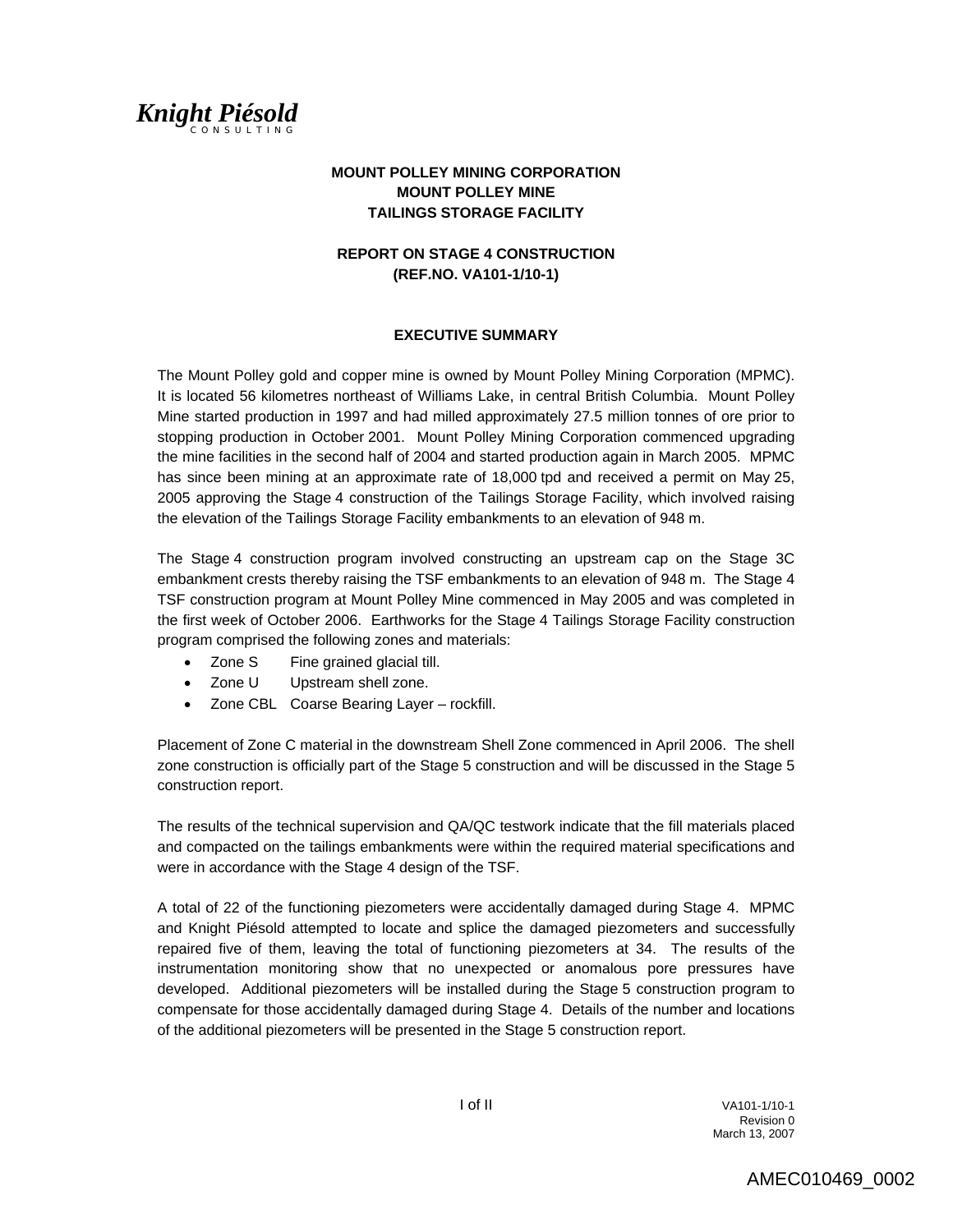Three new inclinometers were installed downstream of the Main Embankment through the Lacustrine unit during Stage 4. This brings the total number of inclinometers to four at the Main Embankment, as inclinometer SI01-01 was damaged during the placement of shell zone material and is no longer functioning. The new inclinometers were read with an inclinometer probe to establish baseline data and a schedule for on-going monitoring was established. There have been no significant deviations in the two inclinometer casings installed in 2001.

The monitoring frequency of the vibrating wire piezometers and inclinometers following the Stage 4 construction program should be completed as outlined in the Operations and Maintenance Manual. The tailings pond elevation is monitored on a weekly basis to ensure that the stormwater and freeboard requirements are maintained during operations.

 II of II VA101-1/10-1 **Revision 0 Revision 0** March 13, 2007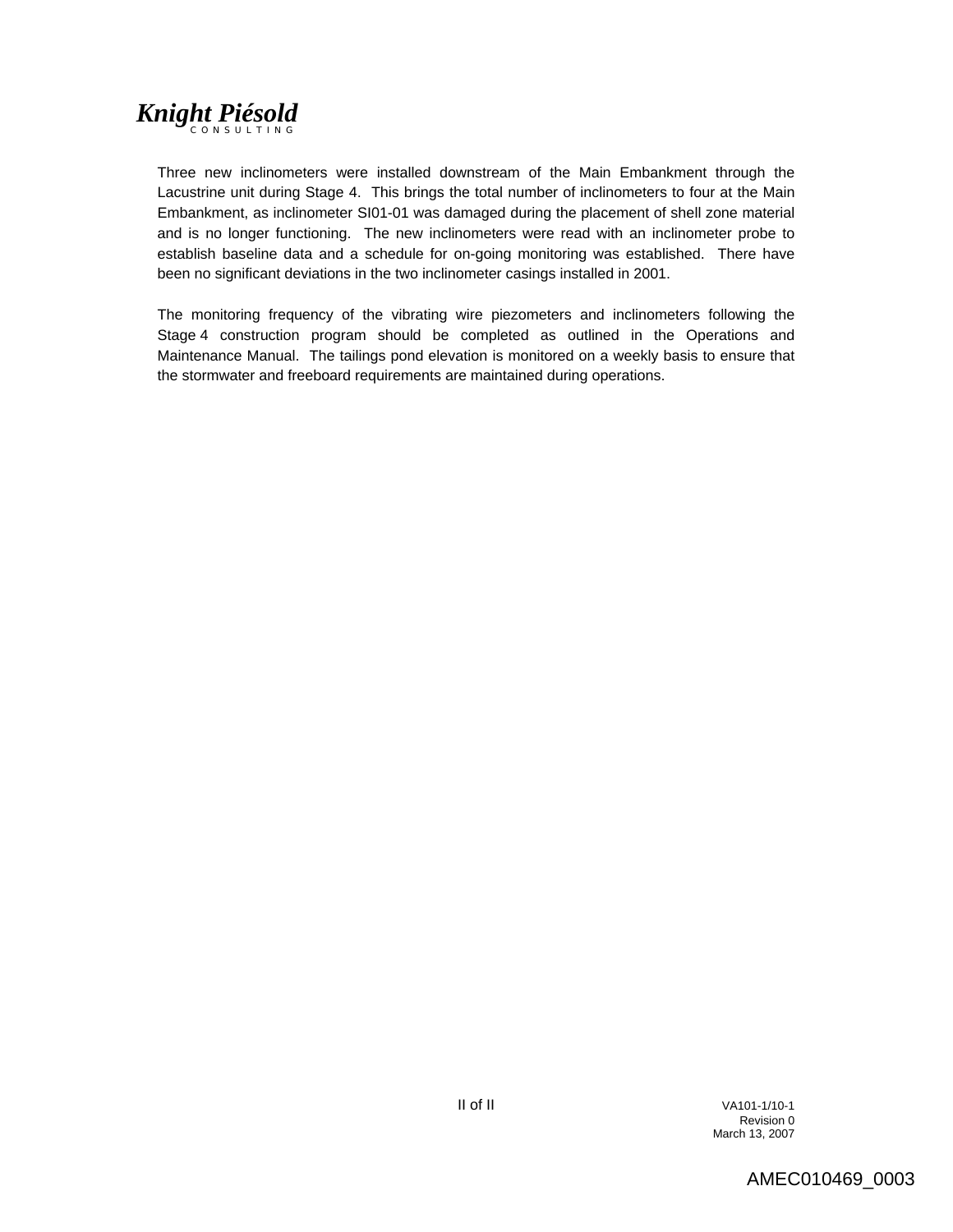### **MOUNT POLLEY MINING CORPORATION MOUNT POLLEY MINE TAILINGS STORAGE FACILITY**

### **REPORT ON STAGE 4 CONSTRUCTION** (REF.NO. VA101-1/10-1)

### **TABLE OF CONTENTS**

#### $1.1$  $1.2$  $2.1$  $2.2$  $2.3$  $2.3.1$  $2.3.2$  $2.3.3$  $2.3.4$  $2.4$  $2.4.1$  $2.4.2$  $2.4.3$ 2.4.4  $2.5$

### **TABLES**

| Table 2.1 Rev 0 | Zone S Control Samples - Summary |
|-----------------|----------------------------------|
| Table 2.2 Rev 0 | Zone S Record Samples - Summary  |

AMEC010469\_0004

**PAGE**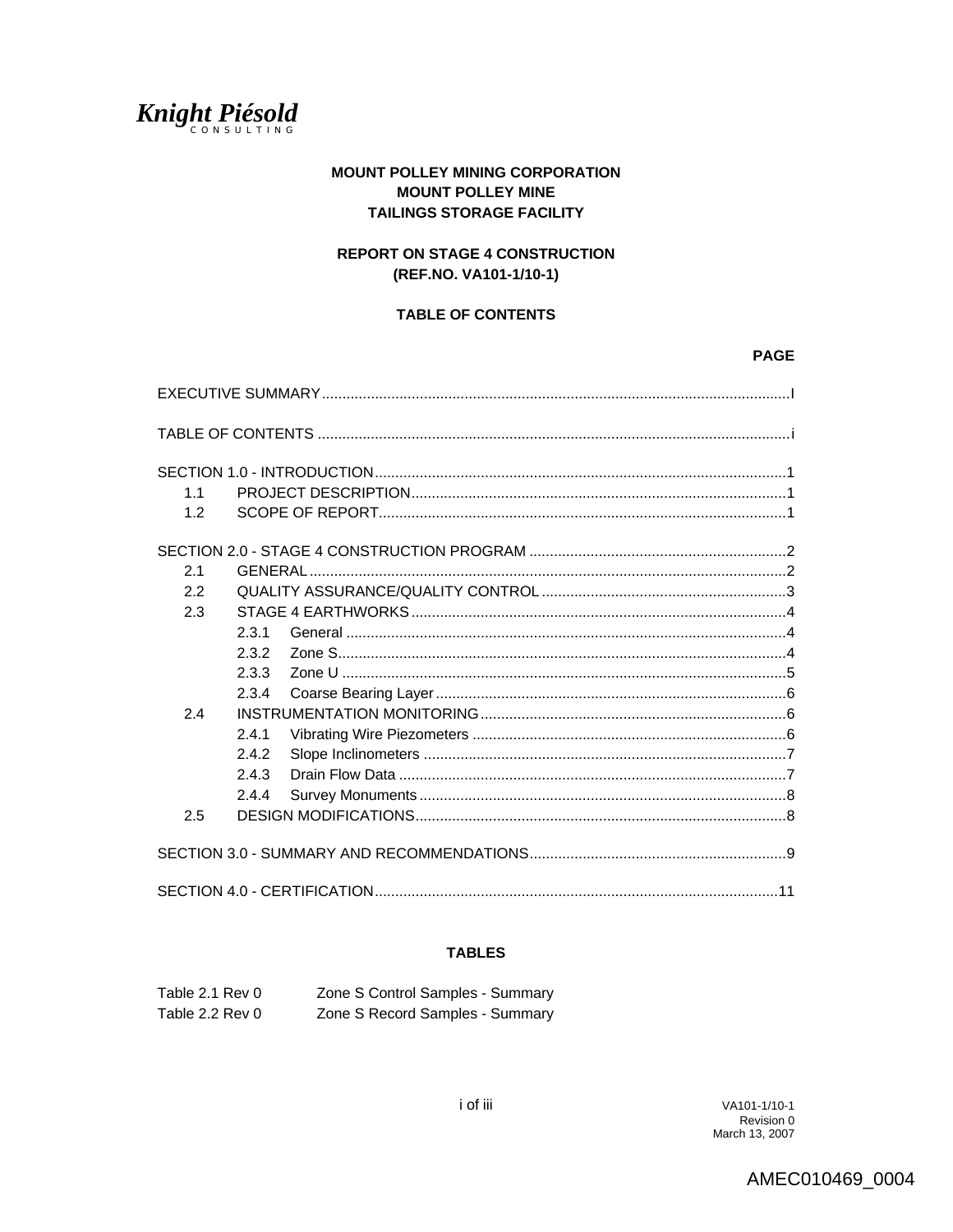### **FIGURES**

| Figure 2.1 Rev 0  | Zone S Control Samples - Particle Size Analyses                |
|-------------------|----------------------------------------------------------------|
| Figure 2.2 Rev 0  | Zone S Record Samples - Particle Size Analyses                 |
| Figure 2.3 Rev 0  | Zone S Records Tests – Field Dry Density                       |
| Figure 2.4 Rev 0  | Zone S Records Tests - Percent Compaction                      |
| Figure 2.5 Rev 0  | Zone S Records Tests - Moisture Content                        |
| Figure 2.6 Rev 0  | Zone S Records Tests - Deviation from Optimum Moisture Content |
| Figure 2.7 Rev 0  | Zone U Record Samples – Particle Size Analyses                 |
| Figure 2.8 Rev 0  | Plane A Piezometers - Elevation Head vs. Time                  |
| Figure 2.9 Rev 0  | Plane B Piezometers - Elevation Head vs. Time                  |
| Figure 2.10 Rev 0 | Plane C Piezometers – Elevation Head vs. Time                  |
| Figure 2.11 Rev 0 | Plane D Piezometers – Elevation Head vs. Time                  |
| Figure 2.12 Rev 0 | Plane E Piezometers – Elevation Head vs. Time                  |
| Figure 2.13 Rev 0 | Plane F Piezometers - Elevation Head vs. Time                  |
| Figure 2.14 Rev 0 | Plane G Piezometers – Elevation Head vs. Time                  |
| Figure 2.15 Rev 0 | Plane H Piezometers - Elevation Head vs. Time                  |
| Figure 2.16 Rev 0 | Down Hole Inclinometer Displacement - S101-01                  |
| Figure 2.17 Rev 0 | Down Hole Inclinometer Displacement- S101-02                   |
| Figure 2.18 Rev 0 | Down Hole Inclinometer Displacement - S106-01                  |
| Figure 2.19 Rev 0 | Down Hole Inclinometer Displacement - S106-02                  |
| Figure 2.20 Rev 0 | Down Hole Inclinometer Displacement - S106-03                  |
| Figure 2.21 Rev 0 | <b>Upstream Toe Drain Flows</b>                                |
| Figure 2.22 Rev 0 | <b>Foundation Flow Drains</b>                                  |

### **DRAWINGS**

| Overall Site Plan                                        |
|----------------------------------------------------------|
| General Arrangement                                      |
| <b>Material Specifications</b>                           |
| Stage 4 Perimeter Embankment - Plan                      |
| Stage 4 Perimeter Embankment - Sections                  |
| Stage 4 Perimeter Embankment - Transition Zone Details   |
| Stage 4 South Embankment – Plan and Section              |
| Stage 4 Main Embankment - Plan                           |
| Stage 4 Main Embankment – Section and Detail             |
| Stage 4 Main Embankment – Instrumentation Plan           |
| Stage 4 Perimeter Embankment – Instrumentation Plan      |
| Stage 4 South Embankment - Instrumentation Plan          |
| Stage 4 Tailings Embankment Instrumentation - Summary    |
| of Installation and Typical Details                      |
| Stage 4 Tailings Embankment Instrumentation - Sections - |
| Sheet 1 of 2                                             |
| Stage 4 Tailings Embankment Instrumentation - Sections - |
| Sheet 2 of 2                                             |
|                                                          |

 ii of iii VA101-1/10-1 **Revision 0 Revision 0** March 13, 2007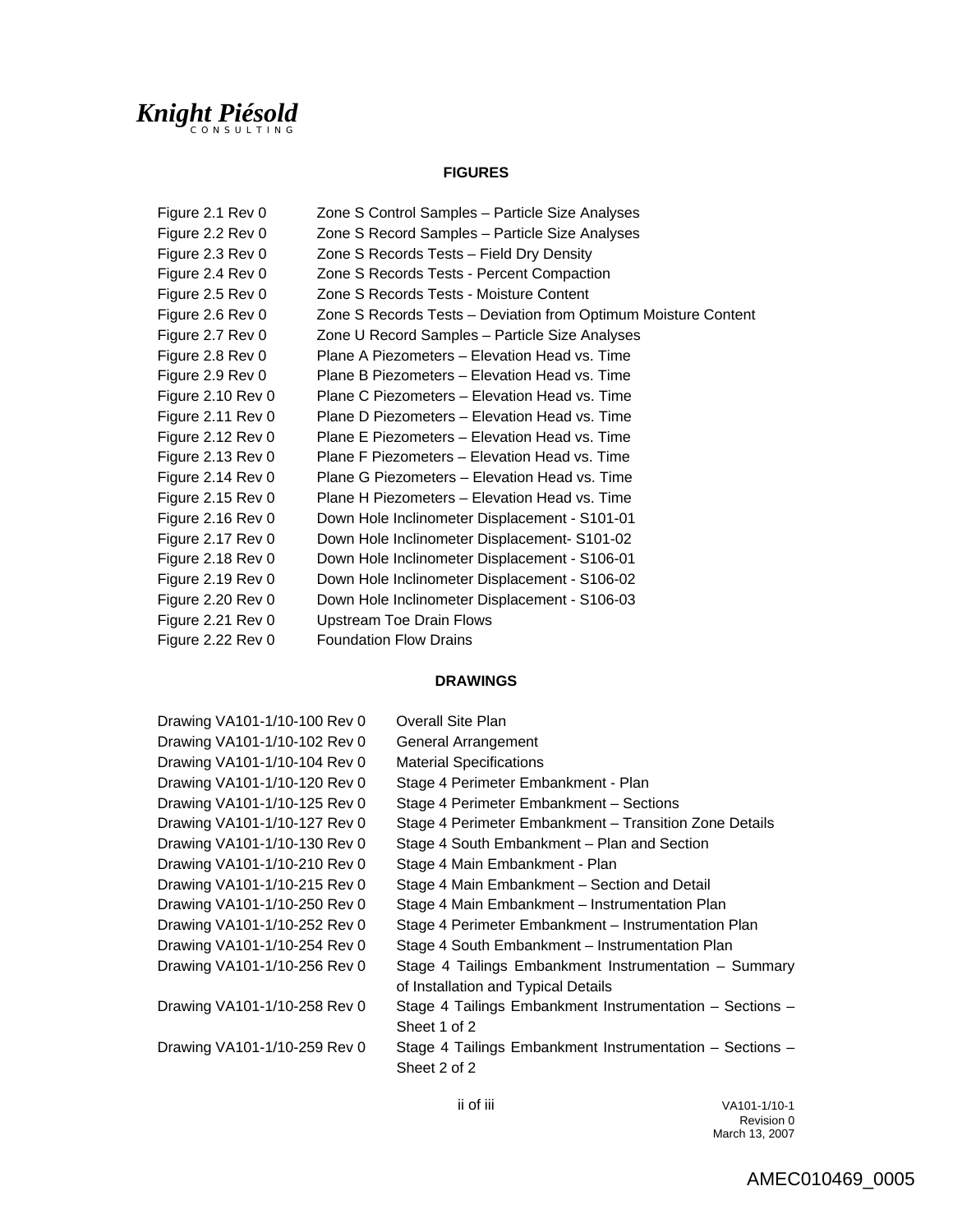

#### **APPENDICES**

| APPENDIX A        | <b>Laboratory Tests Results</b>   |
|-------------------|-----------------------------------|
| <b>APPENDIX B</b> | Inclinometer Installations        |
| APPENDIX C        | <b>Nuclear Densometer Results</b> |
| APPENDIX D        | Photographs                       |

 iii of iii VA101-1/10-1 **Revision 0 Revision 0** March 13, 2007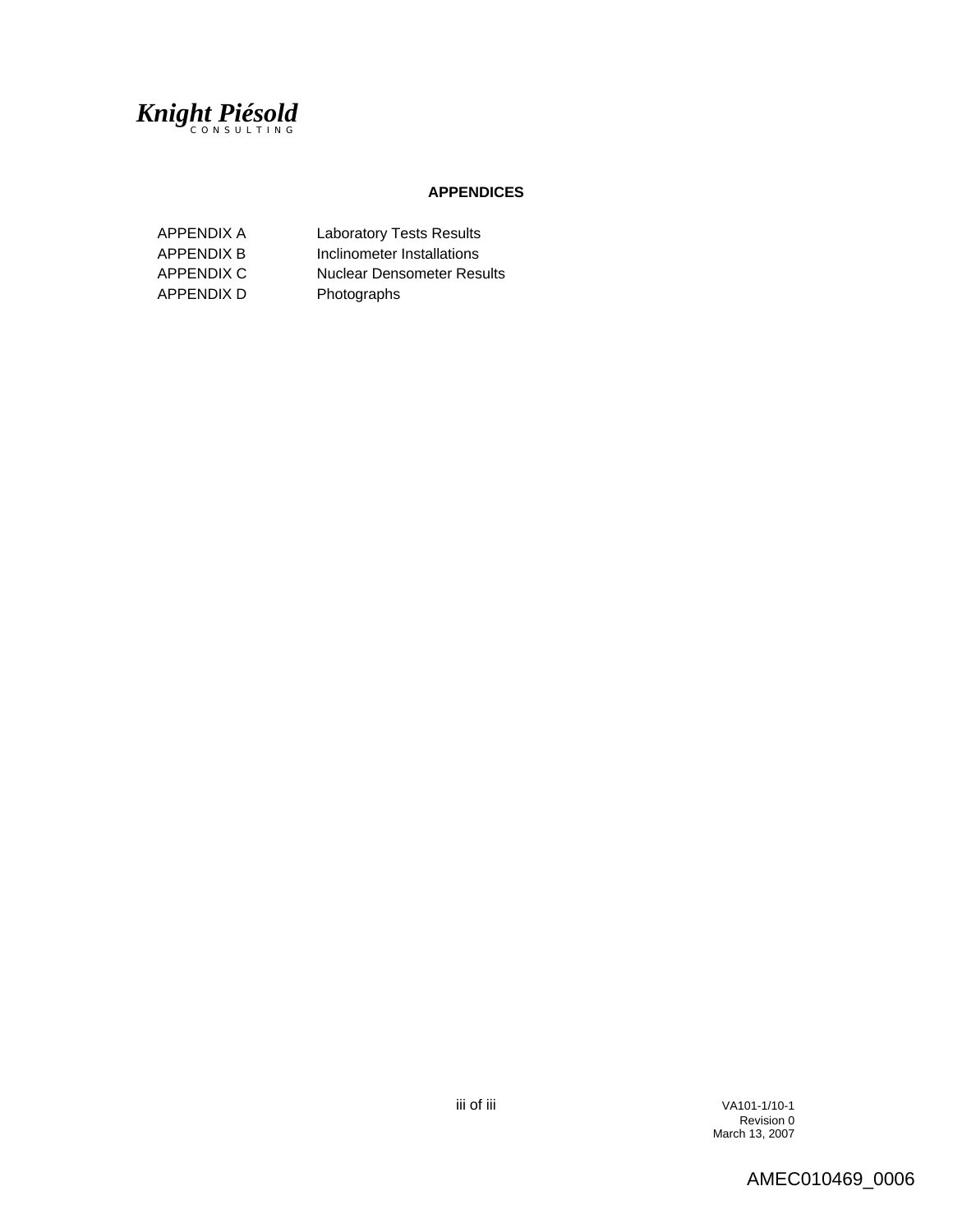

### **MOUNT POLLEY MINING CORPORATION MOUNT POLLEY MINE TAILINGS STORAGE FACILITY**

### **REPORT ON STAGE 4 CONSTRUCTION (REF.NO. VA101-1/10-1)**

#### **SECTION 1.0 - INTRODUCTION**

### 1.1 PROJECT DESCRIPTION

The Mount Polley gold and copper mine is owned by Mount Polley Mining Corporation (MPMC). It is located 56 kilometres northeast of Williams Lake, in central British Columbia. The project site is accessible by paved road from Williams Lake to Morehead Lake and then by gravel road for the final 12 km. Mount Polley Mine started production in 1997 and had milled approximately 27.5 million tonnes of ore prior to stopping production in October 2001. Mount Polley Mining Corporation commenced upgrading the mine facilities in the second half of 2004 and started production again in March 2005. MPMC has since been mining at an approximate rate of 18,000 tpd and received a permit on May 25, 2005 approving the Stage 4 construction of the Tailings Storage Facility, which involved raising the elevation of the Tailings Storage Facility embankments to an elevation of 948 m. An overall site plan of the Mount Polley Mine is shown on Drawing 100.

### 1.2 SCOPE OF REPORT

This report documents the Stage 4 construction program for the TSF. The report includes a discussion of the construction methods used to complete the work, the results of quality assurance tests, and review of the instrumentation monitoring results. The report also includes a set of "As -Built" drawings corresponding to the Stage 4 construction program.

 1 of 11 VA101-1/10-1 **Revision 0 Revision 0** March 13, 2007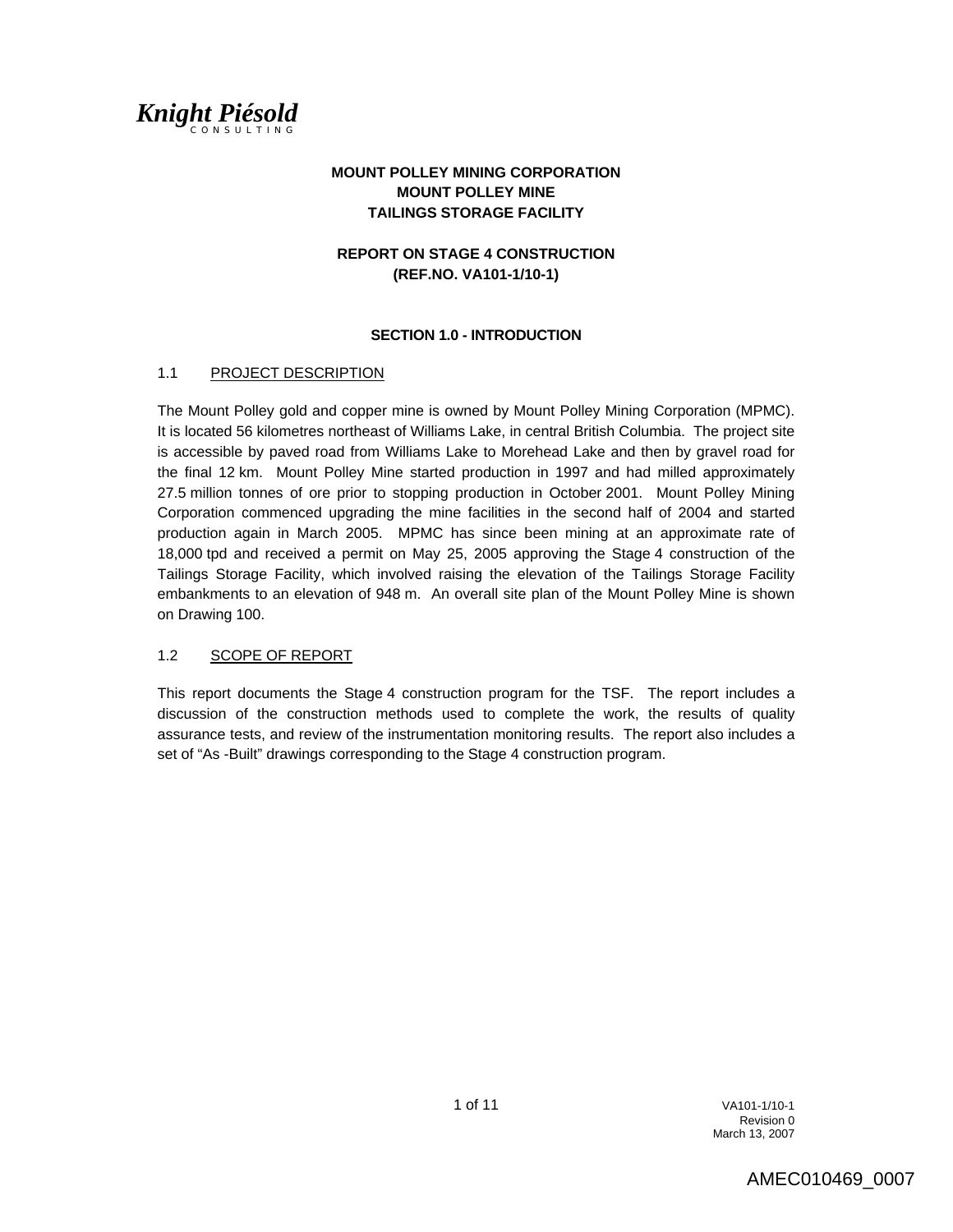### **SECTION 2.0 - STAGE 4 CONSTRUCTION PROGRAM**

### 2.1 GENERAL

The Stage 4 TSF construction program at Mount Polley Mine commenced in May 2005 and was completed in the first week of October 2006. The construction program involved constructing a cap on the Stage 3C embankment crests thereby raising the TSF embankments to an elevation of 948 m. The construction of the tailings embankments has been an ongoing activity, and the Stage 4 construction program evolved into the Stage 5 construction program in October 2006 with a minimal break in the construction activities or construction supervision provided by Knight Piésold Ltd.

The general arrangement of the TSF is shown on Drawing 102. The material specifications are shown on Drawing 104. The Stage 4 Main Embankment Plan and Sections and Details are shown on Drawings 210 and 215 respectively. The Stage 4 Perimeter Embankment Plan and Section and Details are shown on Drawings 120 and 125 respectively. The Stage 4 South Embankment Plan and Section and Details are shown on Drawings 130 and 135 respectively. Select photographs of the construction program are included in Appendix D.

The main components of the TSF are as follows:

- The TSF embankments, which incorporate the following zones and materials:
	- o Zone S Core zone fine grained glacial till.
	- o Zone CS Upstream shell cycloned or spigotted tailings sand.
	- o Zone B Embankment shell zones fine grained glacial till.
	- o Zone F Filter, drainage zones, and chimney drain processed gravel and sand.
	- o Zone T Transition filter zone select well-graded fine-grained rockfill.
	- o Zone C Downstream shell zone rockfill.
	- o Zone U Upstream shell zone parameters vary depending on material availability.
	- o Zone CBL Coarse Bearing Layer rockfill.
- A low permeability basin liner (natural and constructed), which covers the base of the entire facility, at a nominal thickness of at least 2 m. The low permeability basin liner has proven to be effective in minimizing seepage from the TSF as there have been no indications of adverse water quality reporting to the groundwater monitoring wells (refer to Annual Reclamation Report for details).
- Embankment drainage provisions which include foundation drains, upstream toe drains, and chimney, longitudinal and outlet drains. The embankments drains have been incorporated into the design of the TSF to facilitate drainage of the tailings mass, dewater the foundation soils, and to control the phreatic surface within the embankments.
- Seepage collection ponds located downstream of the Main and Perimeter Embankments. These ponds were excavated in low permeability soils and store water collected from the embankment drains and from local runoff.
- Instrumentation in the tailings, earthfill embankments and embankment foundations. This includes vibrating wire piezometers, and slope inclinometers.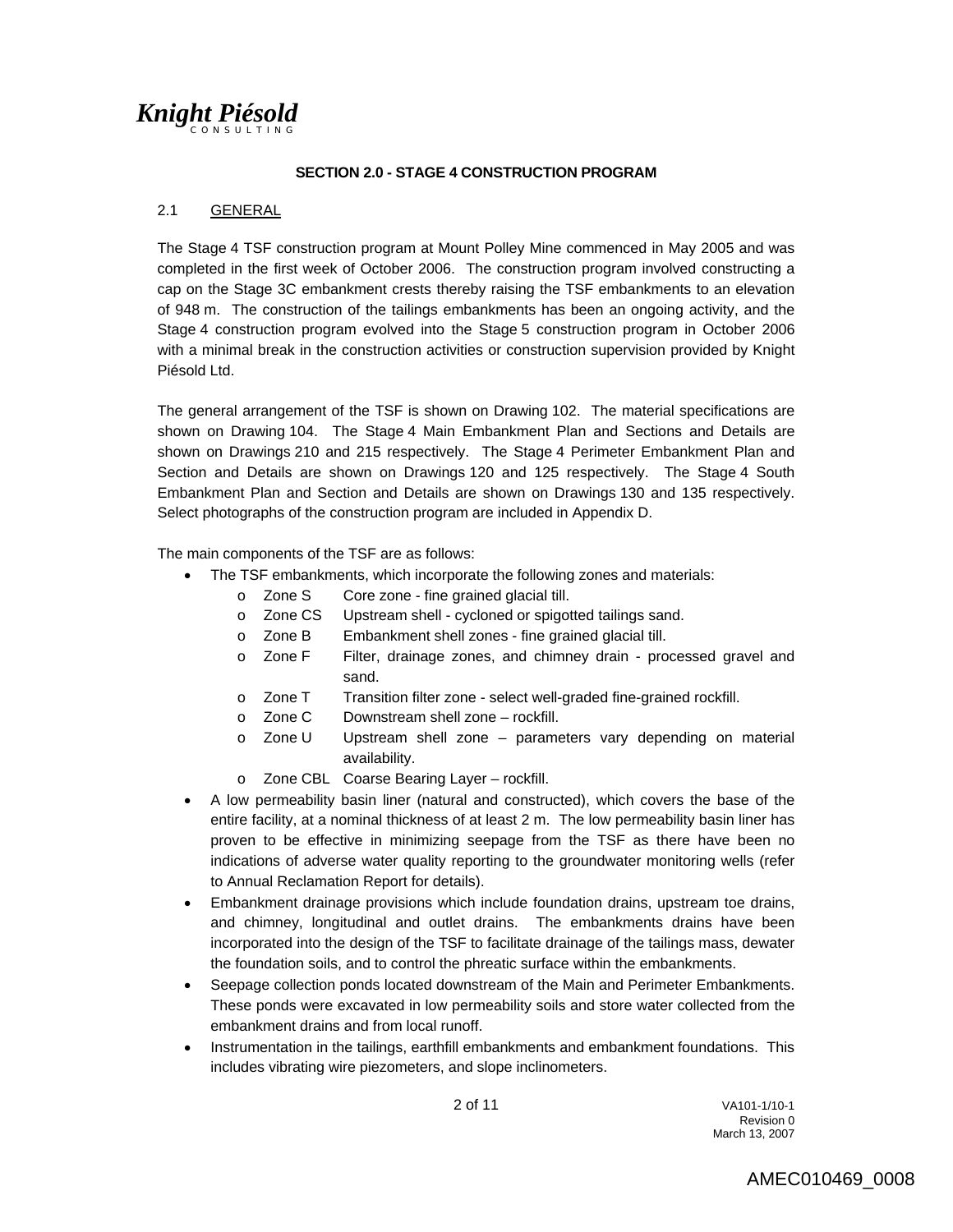• A system of groundwater quality monitoring wells installed around the TSF.

The Stage 4 construction program involved raising the TSF embankments to an elevation of 948 m by constructing a 4.0 m cap on the Stage 3C crest elevation of 944 m. This involved placing Zone S and Zone U materials, and also included the placement of a coarse bearing layer on the tailings surface to create a suitable bearing surface to support the construction of the Zone U material. There was no placement of Zone F, Zone T, or Zone C materials during the Stage 4 construction program.

The Stage 4 program also involved installing three new inclinometers in the Lacustrine unit at the Main Embankment and the installation of piezometers in the tailings beaches beneath the coarse bearing layer.

Zone S material was also placed on the knoll between the South and Main Embankments to ensure that the basin liner in this area had a minimum thickness of 2.0 m.

### 2.2 QUALITY ASSURANCE/QUALITY CONTROL

Knight Piésold provided the Stage 4 design for the Tailings Embankments, prepared the Technical Specifications, provided technical assistance and performed quality assurance/quality control (QA/QC) testing during the construction Program. Key items addressed by Knight Piésold Ltd. included:

- Foundation inspection and approval prior to fill placement.
- Assessment of borrow material suitability.
- Inspection of fill placement procedures.
- In-situ testing of placed and compacted fill for moisture content and density.
- Collection and testing of Control and Record samples.
- Instrumentation monitoring.

Knight Piésold worked under the overall management and administration of MPMC. Lake Excavation and MPMC completed the construction work. The QA/QC procedures followed by Knight Piésold were similar to previous construction programs at the TSF. Material samples collected for laboratory testing during the construction program included Control and Record samples. The Control tests were carried out on materials collected from the borrow areas or from source locations to determine their suitability for use in the work. Record tests were performed on materials after placement and compaction to document the level of workmanship achieved and to ensure that the design objectives were met. The Control and Record test results are presented in Appendix A.

The Stage 4 construction program extended through the winter months of 2005/2006. The portion of the construction program that was completed during freezing conditions was monitored carefully by Knight Piésold to ensure that the work was carried out in accordance with the Technical Specifications.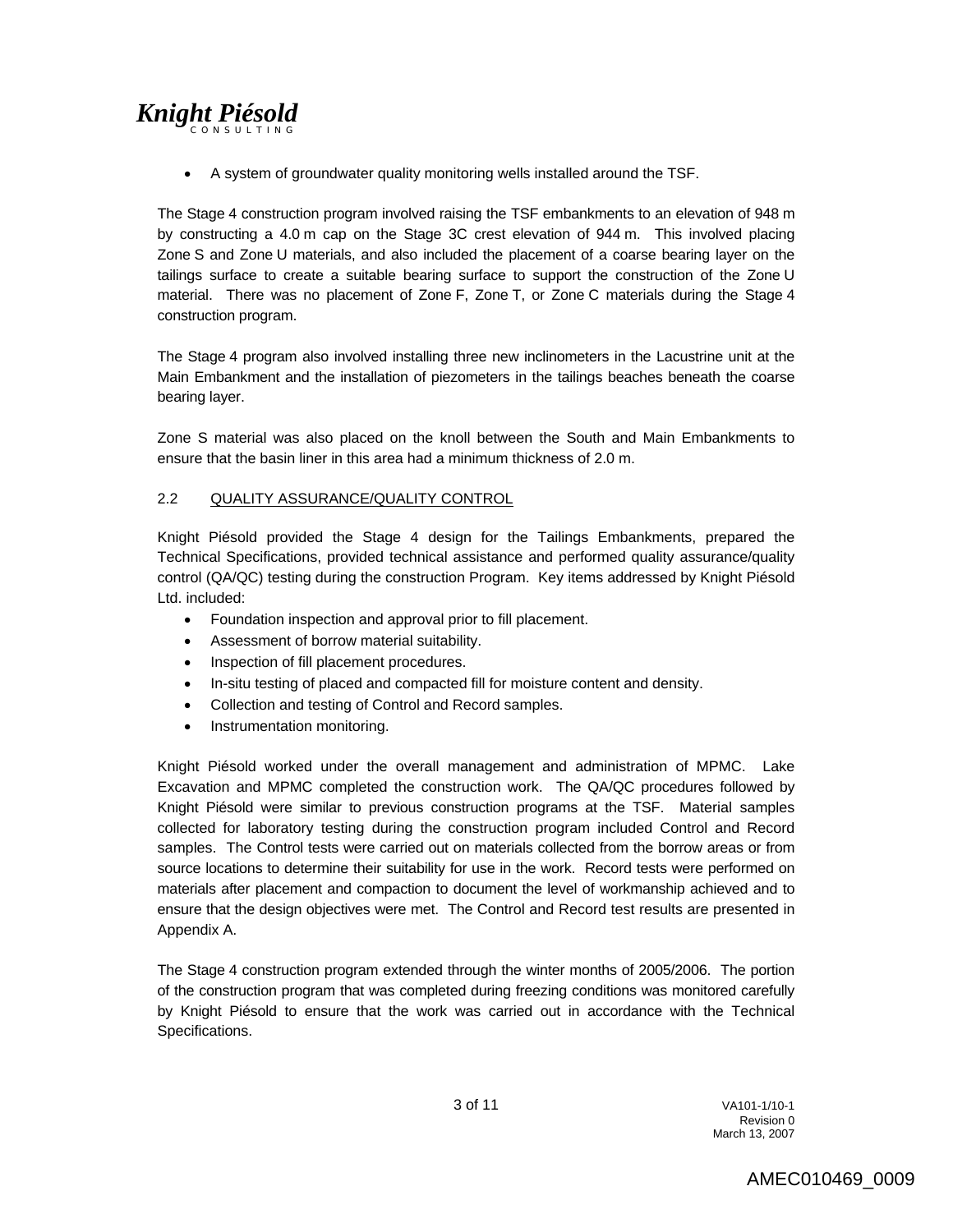### 2.3 STAGE 4 EARTHWORKS

#### 2.3.1 General

Earthworks for the Stage 4 Tailings Storage Facility construction program comprised the following zones and materials:

- Zone S Fine grained glacial till.
- Zone U Upstream shell zone.
- Zone CBL Coarse Bearing Layer rockfill.

The material specifications for the fill materials are shown on Drawing 104. The fill materials are discussed in the following sections.

### 2.3.2 Zone S

Zone S forms the low permeability core and seal zones for the Main, Perimeter and South Embankments. The material used in Zone S was fine grained glacial till from Borrow Area No. 2, which is located downstream of the left (East) abutment of the Main Embankment. The Control test results for the Zone S material are presented in Appendix A and summarized on Table 2.1. The results of the Control particle size analyses on the Zone S material are shown on Figure 2.1.

The Specification for Zone S material required placement and compaction in maximum 300 mm thick horizontal lifts. The compaction specification was 95 percent of the Standard Proctor maximum dry density. Each lift of Zone S was tested and approved prior to the placement of the subsequent lift. Areas that failed to meet the compaction requirements were re-compacted until the minimum compaction requirements were met. Material that did not meet the compaction requirements was typically too wet for use as construction material and was removed by pushing upstream of the crest onto the tailings beach.

Record tests on the compacted Zone S fill included the following:

- Moisture Content (ASTM D2216).
- Particle Size Distribution (ASTM D422).
- Laboratory Compaction (ASTM D698).
- Atterberg Limits (ASTM D4318).
- Field Density by Nuclear Methods (ASTM D2922).
- Field Moisture Content by Nuclear Methods (ASTM D3017).

A total of 23 Zone S Record samples were collected and tested in a soils laboratory during the Stage 4 construction program. A total of 15 of these samples were tested for atterberg limits, laboratory compaction, and moisture content, while all 23 of the record samples were tested for particle size distribution. The Record test results indicate that the well graded Zone S material is typically comprised of silty sand with some gravel and some clay. The Record test results for the Zone S material are presented in Appendix A and summarized on Table 2.2. The gradation curves of the Zone S Record Tests are shown on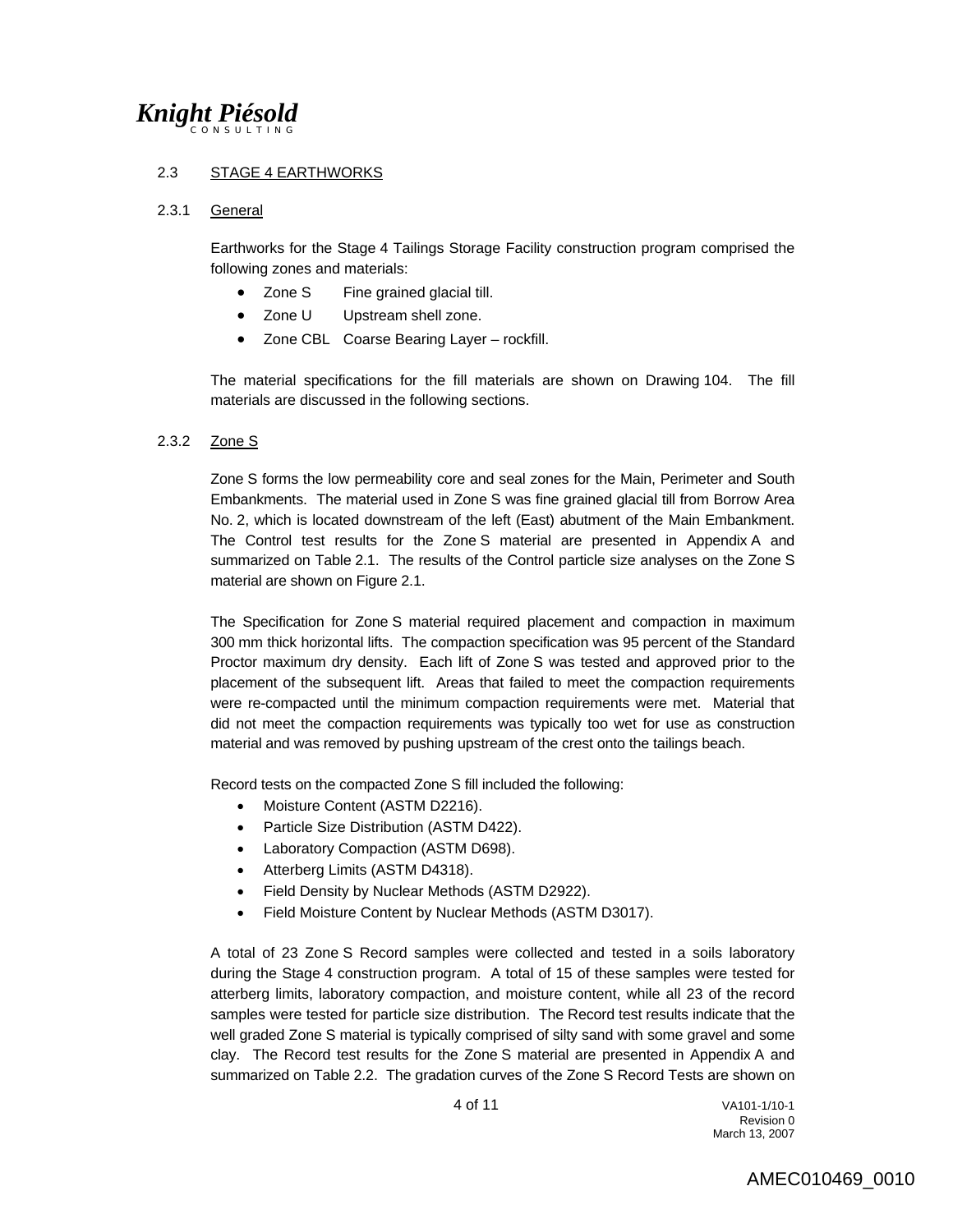Figure 2.2. The moisture content of the Record Samples ranged from 6.7 to 15.1 percent, with an average of 10.8 percent. The Standard Proctor Maximum Dry Density ranged from 1,950 to 2,100 kg/m<sup>3</sup>, with an average of 2,032 kg/m<sup>3</sup>. The plastic limits ranged from 13.7 to 19.1 percent, with an average of 16.2 percent. The liquid limits ranged from 21.6 to 29.1 percent, with an average of 24.7 percent. The plasticity index ranged from 5.6 to 11.4 percent, with an average of 8.6 percent. All of the Zone S Record test results were within the specified limits for the material. The results of the lab testing indicate that the Zone S material used for the Stage 4 construction program was consistent with the Zone S materials used in previous construction programs.

An additional 248 field density and moisture content tests were performed on the Zone S material using a nuclear densometer to assess the compacted density and moisture content. The compacted dry density ranged from 1,695 to 2,313 kg/m<sup>3</sup>, with an average of 2,038 kg/m<sup>3</sup>, with the compacted moisture content ranging from 6.5 to 20.0%, with an average of 10.9%. The percent compaction as compared to the Standard Proctor maximum dry density ranged from 83.5 to 106.9%, with an average of 99.7%. Compacted materials that failed to meet the compaction requirements were re-compacted until the minimum compaction requirements were met or the material was removed from the dam. The compacted dry density results are shown on Figure 2.3, with the percent compaction results shown on Figure 2.4. The compacted moisture content results are shown on Figure 2.5, with the deviation from the Standard Proctor optimum moisture content results shown on Figure 2.6. The nuclear densometer results are presented in Appendix C.

### 2.3.3 Zone U

Zone U forms the upstream shell zone immediately adjacent to Zone S and is required to provide upstream support of the Zone S material required for modified centerline construction. The material used for Zone U was random fill material from Borrow Area No. 3, which is located downstream of the left (East) abutment of the Main Embankment. Zone U was also constructed using sand cells along the Perimeter and South Embankments. The sand cells involved discharging tailings into constructed cells upstream of the embankment. The confining berms had culverts installed into them to allow for the water and fine materials to exit the cells and flow into the TSF. The coarse tailings sand that settled out into the cells was constantly worked with a dozer to ensure proper distribution within the cells, to compact the sand and to expedite the drainage of excess water through the culverts. This method of constructing Zone U proved to be effective if the required man-power was available. Attempts to construct the sand cells without a dozer working the material were not successful and the resulting material was not approved by the Engineer. This unapproved material was pushed into the TSF with a dozer and the sand cell process was restarted. Sand cells were constructed on the Perimeter Embankment as well as on the South Embankment between Ch. 6+50 and 9+75.

Lab testing was performed on 11 Zone U record samples to determine particle size distributions (ASTM D422). The Record Tests indicate that the Zone U material from Borrow Area No. 3 generally consisted of gravelly sand, with the fines content ranging

 5 of 11 VA101-1/10-1 **Revision 0 Revision 0** March 13, 2007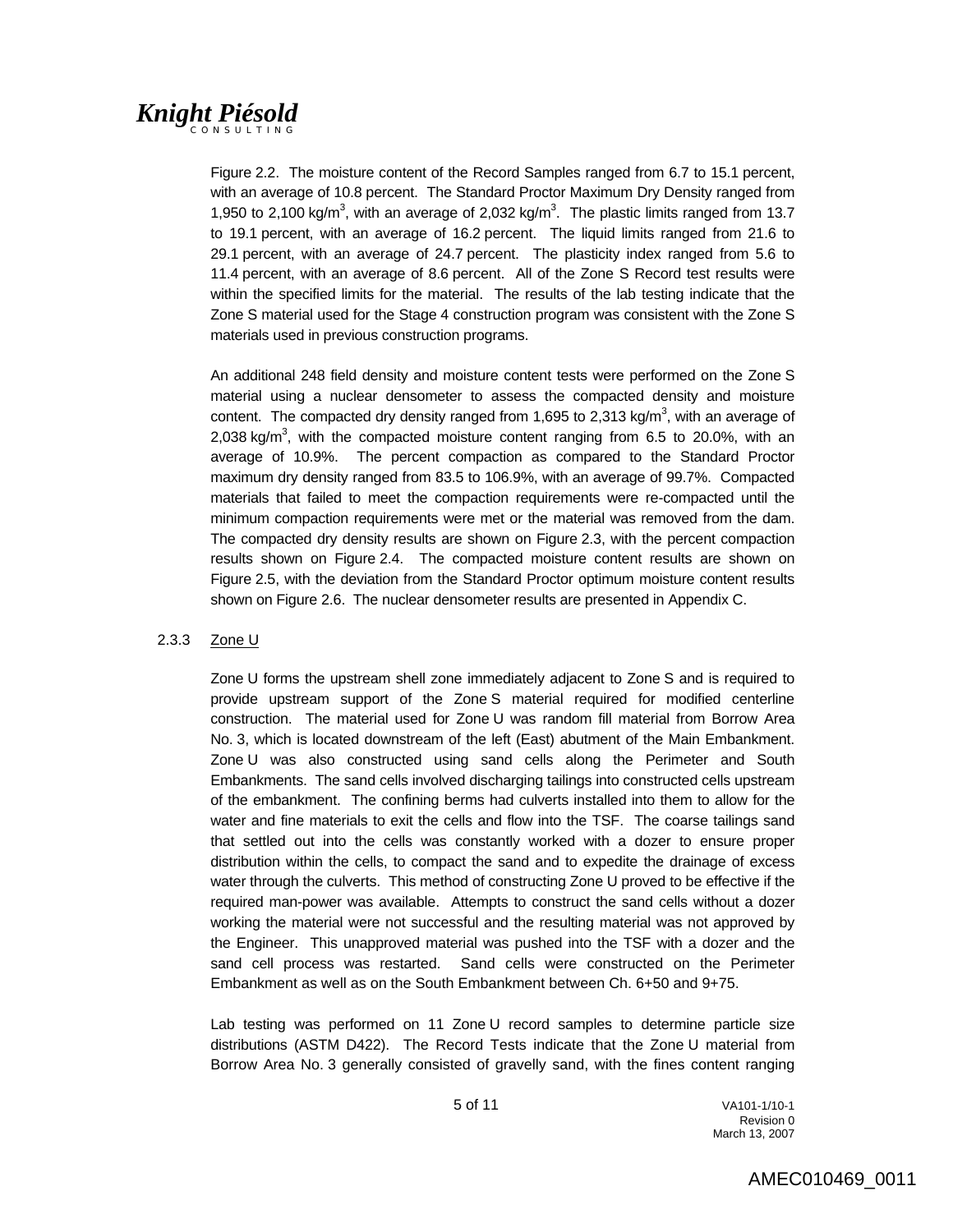from 3 to 61%. The Zone U gradations from the sand cells indicate that this material generally consisted of fine sand. The gradation curves of the Zone U Record Tests are shown on Figure 2.7. The Photographs showing the construction of the sand cells are included in Appendix D.

### 2.3.4 Coarse Bearing Layer

A Coarse Bearing Layer (CBL) was placed on top of the tailings beach adjacent to the embankments to provide a suitable bearing surface for the Zone U material. The material consisted of waste rock and was placed using 777 haul trucks. The speed of the fill placement was carefully monitored during the placement of the CBL to ensure that the tailings below the CBL did not liquefy.

### 2.4 INSTRUMENTATION MONITORING

### 2.4.1 Vibrating Wire Piezometers

A total of 57 vibrating wire piezometers have been installed at the TSF along eight planes designated as Monitoring Plans A to H. The monitoring planes for the Main Embankment, the Perimeter Embankment, and the South embankment are shown on Drawings 250, 252, and 254 respectively. A summary of the instrumentation installations and typical details is shown on Drawing 256. The piezometer locations for the monitoring planes are shown in section on Drawings 258, and 259. The piezometers are grouped into tailings, foundation, embankment fill and drain piezometers. The piezometers were discussed in detail in the Knight Piésold Ltd. "Report on 2005 Annual Inspection, (Ref. No. VA101-01/11-1).

Thirteen months of piezometer data is missing from July 30, 2003 to September 2, 2004, and no piezometer data was collected from Sept 22, 2005 to April 30 2006. The current gap in missing piezometer data was due to a malfunctioning readout box connecter cable and the accidental destruction or burying of piezometer cables during the Stage 4 construction program.

There were 51 piezometers still functioning at the start of the Stage 4 construction program. A total of 22 piezometers were accidentally destroyed during the Stage 4 construction program. MPMC and Knight Piésold attempted to locate and splice the damaged piezometers and successfully repaired five of them. The piezometer readings were resumed for the piezometers that were damaged once the cables were repaired and the timeline plots updated. The pieziometers that were not damaged during the construction program were read on a weekly basis. The number of functioning piezometers has now been reduced to 34. Additional piezometers will be installed during the Stage 5 construction program to compensate for those accidentally damaged during Stage 4.

 6 of 11 VA101-1/10-1 **Revision 0 Revision 0** March 13, 2007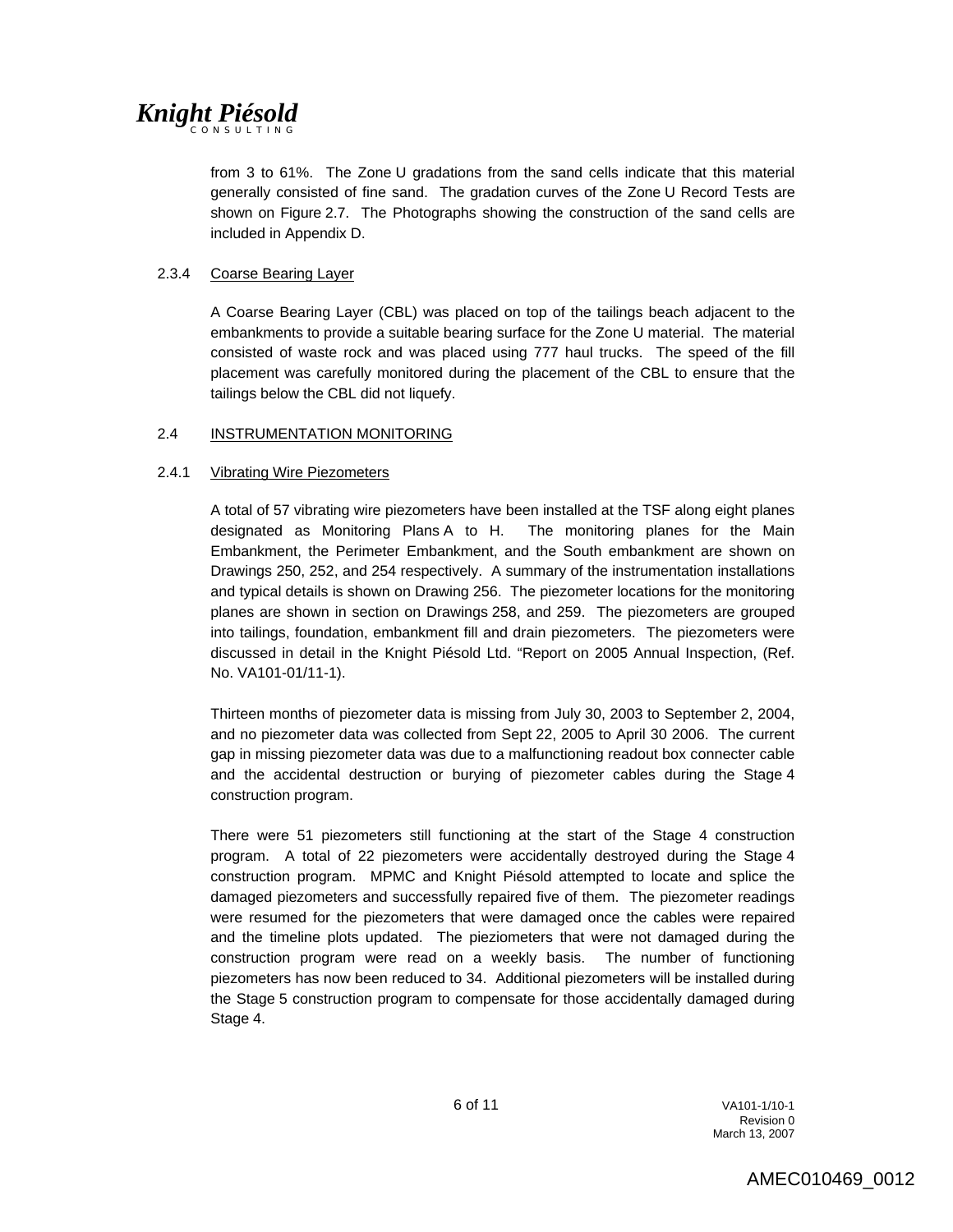No unexpected or anomalous pore pressures were observed while monitoring the vibrating wire piezometers during the construction program. The timeline plots for the piezometers on planes A through H are shown on Figures 2.8 to 2.15 respectively. The timeline plots indicate that the pore pressures increased slightly in piezometers A2-PE2-03, B2-PE2-03, and B2-PE1-02, which are fill piezometers installed in the Zone S glacial till. These pore pressure increases were expected as these piezometers have shown similar trends in previous construction programs where the pore pressures have increased during fill placement activities and subsequently decreased following the construction programs as the pore pressures dissipate.

### 2.4.2 Slope Inclinometers

A total of three new slope inclinometers were installed downstream of the toe of the Main Embankment during the Stage 4 construction program. One of the inclinometers installed in 2001 (SI01-01) was damaged during the placement of the shell zone material and is no longer functioning. The last reading for SI01-01 was March 2006. There are four functioning inclinometers installed at the Main Embankment. The drill logs, installation details, and lab results for the three new inclinometers are included in Appendix B.

A 'poor-boy' monitoring rod was also used twice a month during the construction program to ensure that casing deformation due to soil movement associated with settlement or instability could be identified. MPMC purchased an inclinometer probe in August 2006 and the slope inclinometers are now being read once per month with the new probe to monitor any movement in the Main Embankment and the underlying lacustrine unit.

The results of the inclinometer readings and 'poor-boy' measurements indicate that there have not been any significant deviations measured in the inclinometers since their installation. There were no measurable impacts on the inclinometers resulting from the Stage 4 construction program. The results of the readings for inclinometers SI01 to SI05 are shown on Figures 2.16 to 2.20 respectively.

### 2.4.3 Drain Flow Data

The upstream toe drain and foundation drains at the Main Embankment flow into the sump at the Main Embankment Seepage Collection Pond where the flows are measured. The flow rates have been measured since July 2000; however the flow rates from the drains were not monitored during the Care and Maintenance Period as the drain outlets were submerged within the sump. This condition was anticipated as flow monitoring is only possible during operations when the seepage pond level has been pumped down. The seepage pond was pumped down in December 2005 and flow measurements were taken. The flow rates for the Main Embankment upstream toe drain are shown on Figure 2.1, which illustrates that the flows have increased since 2005, with the current flows ranging from 9 to over 13 l/s. The flow rates for the Main Embankment foundation drains are shown on Figure 2.22, which shows that flows have remained fairly constant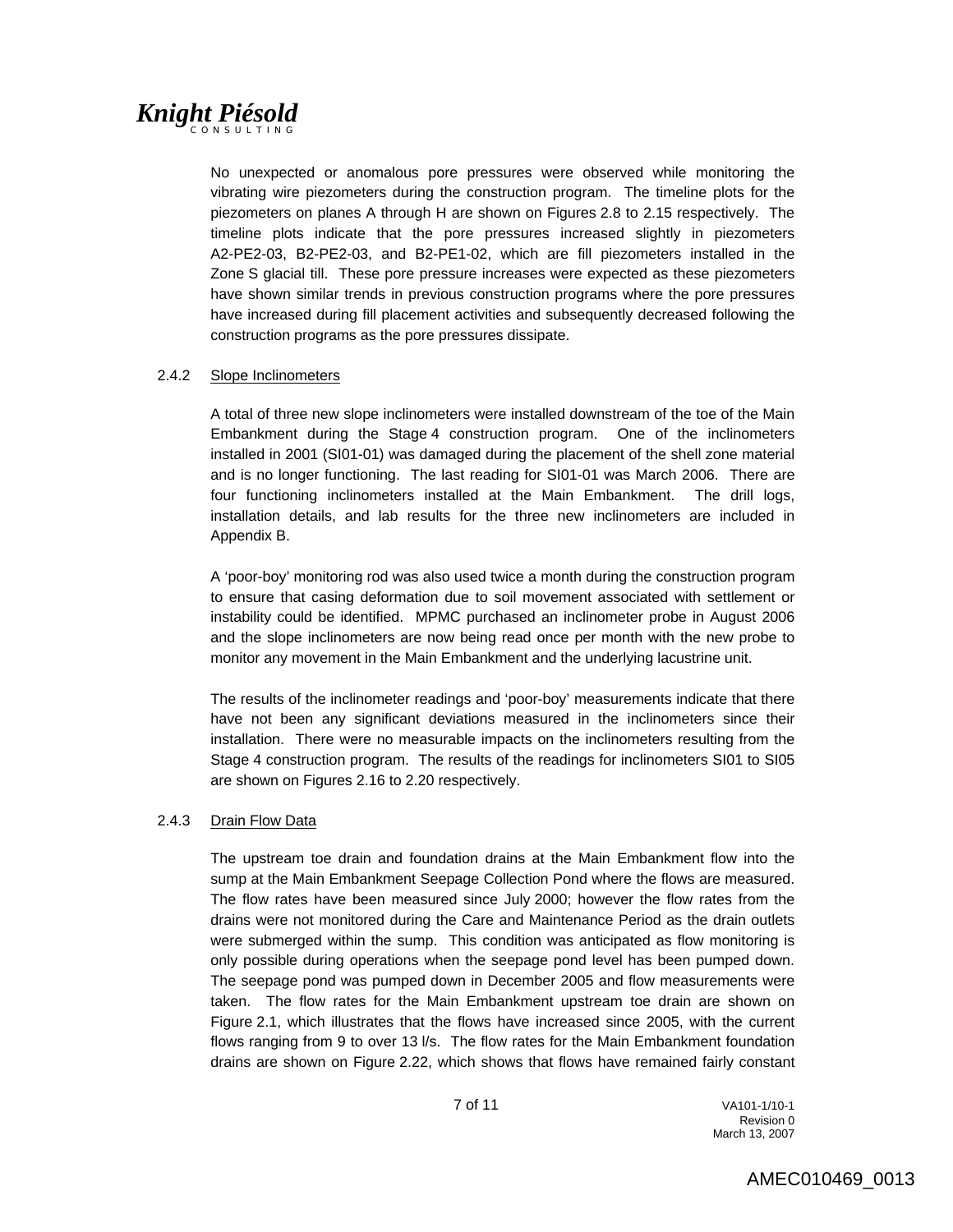since the flow measurements resumed in December 2005, and range from near 0 zero to about 1.8 l/s.

Samples from the Foundation Drains and the Upstream Toe Drain are collected by MPMC for water quality testing. The results are available from MPMC and are reported in the Annual Environmental Reports.

A new foundation drain was added at the South and Main Embankment junction between chainages 14+00 and 16+00 to intercept seepage in underlying fractured bedrock in this area and route it to the Main Embankment Seepage Collection and Recycle Pond.

### 2.4.4 Survey Monuments

Six survey monuments were installed on the Stage 3B embankment crest following the 2001 construction. These have since been covered during subsequent construction programs. The initial plan was to install additional survey monuments on the embankment crests following the completion of the Stage 4 construction program; however, this was not practical due to the ongoing construction of the TSF embankments. Monuments will be established in the summer of 2006.

### 2.5 DESIGN MODIFICATIONS

Knight Piésold Ltd. employs a strict procedure for making design modifications (changes or substitutions) in the field. All design change requests are submitted in writing by the Resident Engineer to the Knight Piésold Ltd. Vancouver Office for review and evaluation. If approved by the Design Engineer and Project Principal, the design change request is forwarded to the Owner and Contractor in a formal, written decision.

The design modifications implemented during the Stage 4 construction program were as follows:

- The fine limit of the Zone U material was adjusted to allow for the use of the coarse tailings sand as a construction material.
- A foundation drain was added at the approximate chainages of 14+00 and 16+00 to intercept seepage encountered at this area. The flows were routed to the Main Embankment Seepage Collection Pond.

 8 of 11 VA101-1/10-1 **Revision 0 Revision 0** March 13, 2007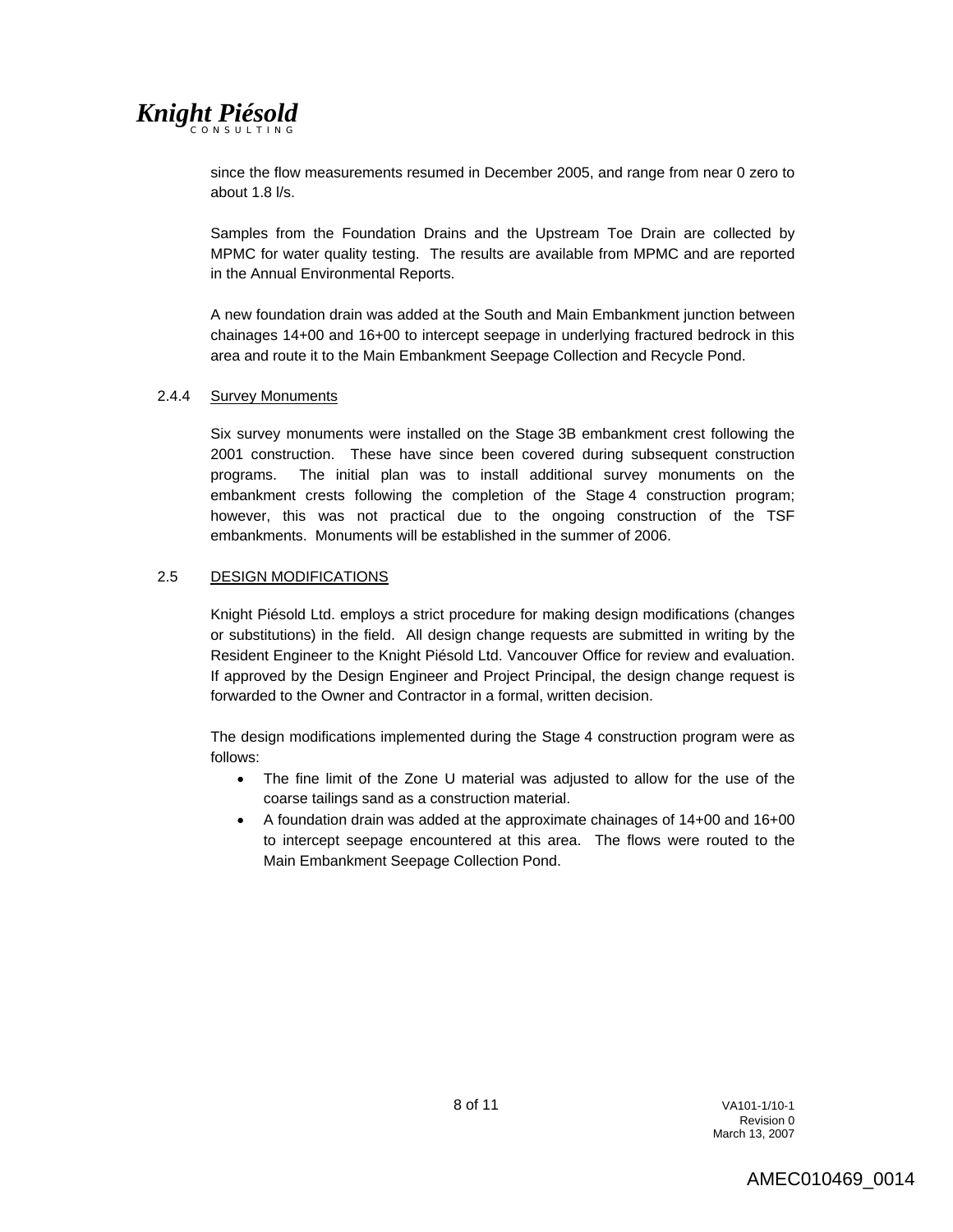### **SECTION 3.0 - SUMMARY AND RECOMMENDATIONS**

Stage 4 of the Mount Polley Mine Tailings Storage Facility was constructed between May 2005 and October 2006. The Stage 4 construction program involved raising the TSF embankments to an elevation of 948 m, which involved placing a 4 m cap on the existing Stage 3C crest of 944 m. This involved placing Zones S and Zone U materials within an upstream raise that extended partially on top of the sandy tailings beaches.

Coarse tailings sand was used as Zone U material in places by developing sand cells and discharging tailings directly into the cells. This proved to be an effective way of constructing Zone U but required a full time dozer to segregate the full tailings stream. otherwise the material had to be wasted into the TSF as it did not drain properly.

Low permeability glacial till or "Zone S material" was also placed on the knoll between the South and Main Embankments to ensure that the basin liner in this area had a minimum thickness of 2.0 m.

The results of the Stage 4 technical supervision and QA/QC testwork indicate that the fill materials placed and compacted on the tailings embankments were within the required material specifications and were in accordance with the Stage 4 design of the TSF.

Three new inclinometers were installed at the Main Embankment downstream of the ultimate toe to provide a means of measuring potential deflections in the Lacustrine unit. Inclinometer SI01- 01, which was installed in 2001 was damaged during placement o the shell zone material and is no longer functioning. The total number of inclinometers at the Main Embankment is now four. There have been no significant deflections measured in any of the inclinometers.

Technical supervision of the work by Knight Piésold included QA/QC testing and monitoring the existing vibrating wire piezometers and inclinometers. The QA/QC testing included collecting and testing Record samples, and testing the compacted fill materials using a nuclear densometer. The results of the QA/QC testwork indicate that the fill materials placed and compacted on the tailings embankments were within the required material specifications and were in accordance with the Stage 4 design of the TSF.

The piezometers were measured on a weekly basis using a VWP Indicator readout box and the inclinometers were measured twice a month using a "poor boy" probe. The inclinometers were also read using a SINCO inclinometer probe to provide a more detailed assessment of any significant deviations in the inclinometer casing since their installation in 2001. The results of the instrumentation monitoring show that no unexpected or anomalous pore pressures were observed while monitoring the vibrating wire piezometers and there were no measurable impacts on the inclinometers during the construction program. MPMC has purchased an inclinometer probe and measurements are now completed on a monthly basis.

The vibrating wire piezometers, inclinometers, and survey monuments should be read continually throughout the year as outlined in the Operations and Maintenance Manual.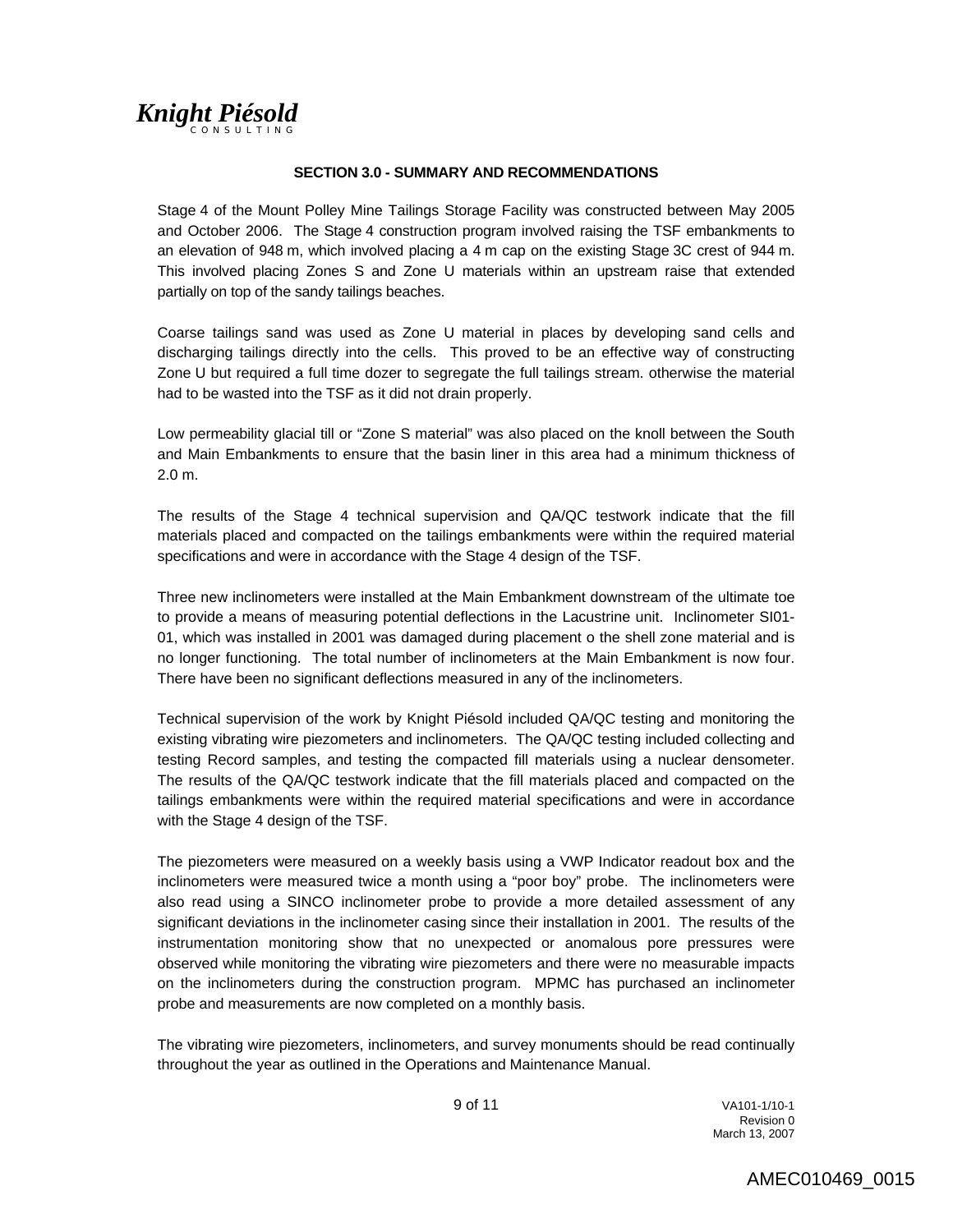

The TSF is required to have sufficient live storage capacity for containment of runoff from the 24-hour PMP, in addition to regular inflows from other precipitation runoff, including the spring freshet, while maintaining the minimum freeboard requirements. The tailings pond elevation should be monitored on a regular basis to ensure that the stormwater and freeboard requirements are maintained during operations.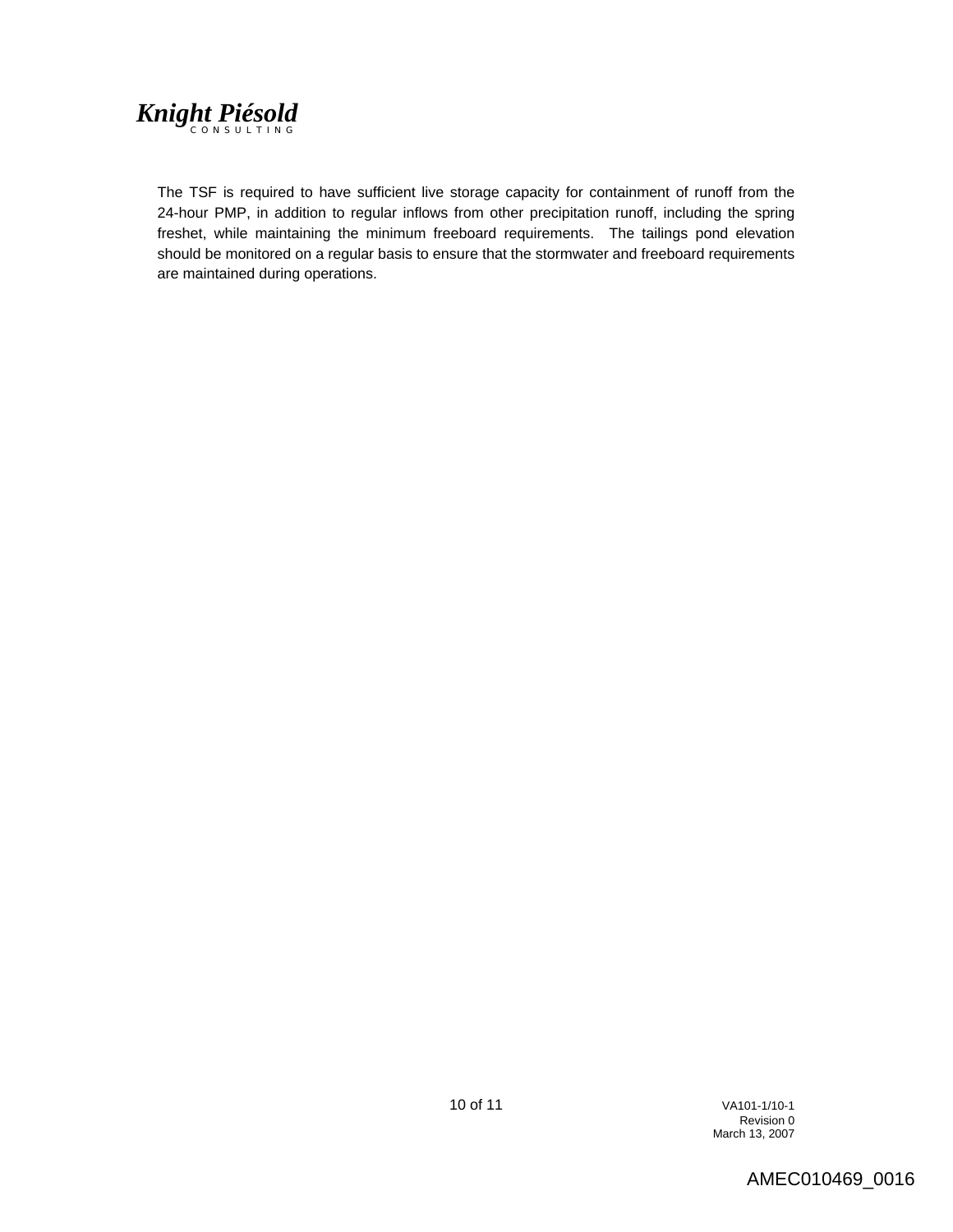

### **SECTION 4.0 - CERTIFICATION**

This report was prepared and approved by the undersigned.



Prepared by:

Les Galbraith, P.Eng. Senior Engineer

Approved by:

 $M_{W}$  15, 2007

Ken J. Brouwer, P.Eng. **Managing Director** 

This report was prepared by Knight Plésold Ltd. for the account of Mount Polley Mining Corporation. The material in it reflects Knight Piesold's best judgement in light of the information available to it at the time of preparation. Any use which a third party makes of this report, or any reliance on or decisions to be made based on it, is the responsibility of such third parties. Knight Piésold Ltd. accepts no responsibility for damages, if any, suffered by any third party as a result of decisions made or actions, based on this report. This numbered report is a controlled document. Any rep

11 of 11

VA101-1/10-1 Revision 0 March 13, 2007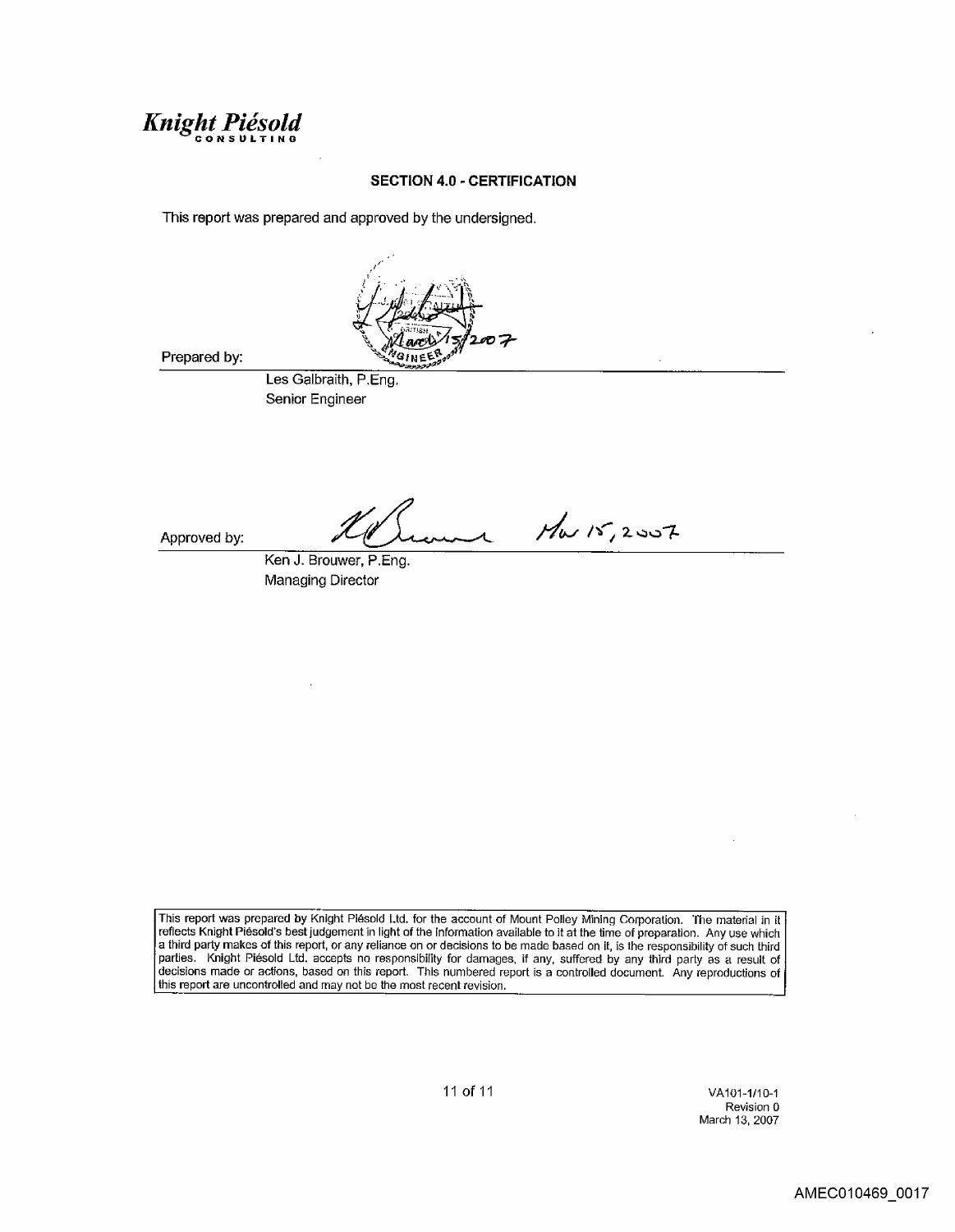### **TABLE 2.1**

### **MOUNT POLLEY MINING CORPORATIONMOUNT POLLEY MINESTAGE 4 CONSTRUCTION PROGRAM**

### **ZONE S CONTROL SAMPLES - SUMMARY**

Print: 13-Mar-07 10:57 AM

M:\1\01\00001\10\A\Report\1-Report on Stage 4 Construction\Tables\[Lab Test Summary.xls]Control Revised: 05-Mar-07 Revised: 05-Mar-07

Sample Atterberg Limits MC Grain Size Analysis Contact Analysis Standard Proctor NC No.. | | | | | Gravel | Sand | Silt | Clay | Uncorrected Max | Opt. | Max | Opt. L.L. P.L. P.I. M.C. > #4 #4 to #200 #200 to .002 < .002 D.D. M.C. D.D. M.C. (%) (%) (%) (%) (%) (%) (%) (%) (kg/m<sup>3</sup>  $(kg/m^{3})$  (%)  $(kg/m^{3})$  $(% )$ KP06-ZS-04C| 18.9 | 18.0 | 2.9 | 14.2 | 10 | 19 | 58 | 13 | 1980 | 1.5 | 2030 | 10.5 | 3.7 KP06-ZS-05Cl23.5 I 14.2 I 9.3 I 11.2 I 20 I 32 I 35 I 13 I 2040 I 10.5 I 2140 I 8.5 I 2.7 KP06-ZS-06Cl23.3 I 14.2 I 9.1 I 10.4 I 18 I 30 I 39 I 13 I 2020 I 10.5 I 2090 I 9.5 I 0.9 KP06-01-C I 25.0 I 15.7 I 9.3 I 13.2 I 16 I 40 I 27 I 17 I 2012 I 11.3 I 2092 I 9.7 I 3.5 KP06-02-C I31.9 I 20.0 I 11.9 I 15.8 I 18 I 34 I 31 I 18 I 1970 I 12.5 I 2059 I 10.6 I 5.2  $KP05-88$  25.2 16.9 8.3 11.3 8 34 2040 12.0 2085 11.0 0.3 KP05-93 23.4 14.6 8.8 7.6 19 34 2030 11.0 2131 9.1 -1.5 KP05-79 *N/A N/A N/A N/A*6 36 1900 15.5 1930 14.7 *N/A*KP05-74 *N/A N/A N/A N/A* 16 38 1990 12.5 2068 10.8 *N/A* KP05-60 25.1 18.6 6.5 12.9 18 34 4 | 48 | 2080 | 10.5 | 2162 | 8.8 | 4.1 KP05-61 23.3 15.7 7.6 10.9 20 34 2080 10.5 2174 8.6 2.3 KP05-58 *N/A N/A N/A N/A* 13 36 1970 13.0 2039 11.4 *N/A* AVERAGE | 24.4 | 16.4 | 8.2 | 11.9 | 15 | 33 | 42 | 15 | 2009 | 12 | 2083 | 10.3 | 2.4 MAXIMUM 131.9 120.0 1 11.9 1 15.8 1 20 1 40 1 58 1 18 1 2080 1 15.5 1 2174 114.7 1 5.2 MINIMUM | 18.9 | 14.2 | 2.9 | 7.6 | 6 19 27 13 1900 10.5 1930 8.5 -1.5 58Atterberg Limits Deviation FromOptimum (%) Standard Proctor **Corrected** 465147584648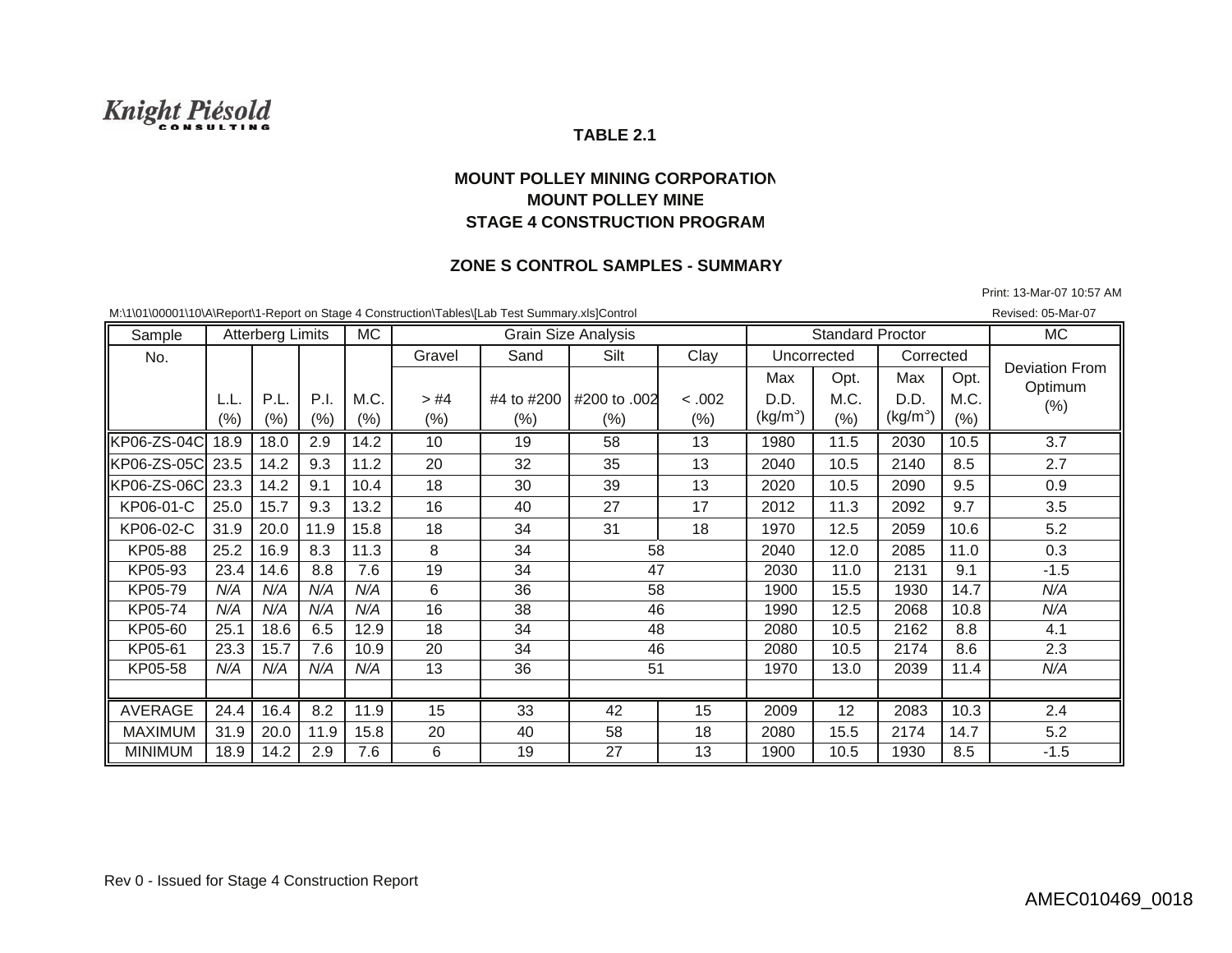#### **TABLE 2.2**

#### **MOUNT POLLEY MINING CORPORATIONMOUNT POLLEY MIN E STAGE 4 CONSTRUCTION PROGRA M**

#### **ZONE S RECORD SAMPLES - SUMMARY**

Print: 13-Mar-07 10:57 AM

| M:\1\01\00001\10\A\Report\1-Report on Stage 4 Construction\Tables\[Lab Test Summary.xls]Record |      |                         |      |           |                            |            |              |        | Revised: 05-Mar-07      |      |                      |      |                       |
|------------------------------------------------------------------------------------------------|------|-------------------------|------|-----------|----------------------------|------------|--------------|--------|-------------------------|------|----------------------|------|-----------------------|
| Sample                                                                                         |      | <b>Atterberg Limits</b> |      | <b>MC</b> | <b>Grain Size Analysis</b> |            |              |        | <b>Standard Proctor</b> |      |                      |      | <b>MC</b>             |
| No.                                                                                            |      |                         |      |           | Gravel                     | Sand       | Clay<br>Silt |        | Uncorrected             |      | Corrected            |      | <b>Deviation From</b> |
|                                                                                                |      |                         |      |           |                            |            |              |        | Max                     | Opt. | Max                  | Opt. | Optimum               |
|                                                                                                | L.L. | P.L.                    | P.I. | M.C.      | > #4                       | #4 to #200 | #200 to .002 | < .002 | D.D.                    | M.C. | D.D.                 | M.C. | (% )                  |
|                                                                                                | (% ) | (% )                    | (% ) | (%)       | (% )                       | (% )       | (%)          | (% )   | (kg/m <sup>3</sup> )    | (% ) | (kg/m <sup>3</sup> ) | (% ) |                       |
| KP-05-57                                                                                       | N/A  | N/A                     | N/A  | 11.3      | 24                         | 34         | 42           |        | 2100                    | 10.5 | 2211                 | 8.2  | 3.1                   |
| KP05-59                                                                                        | N/A  | N/A                     | N/A  | 14.1      | 5                          | 20         | 75           |        | 1960                    | 12.0 | 1984                 | 11.5 | 2.6                   |
| KP-05-62                                                                                       | 23.6 | 15.6                    | 8.0  | 12.3      | 22                         | 30         | 48           |        | 2040                    | 11.0 | 2145                 | 8.9  | 3.4                   |
| KP05-63                                                                                        | 26.3 | 14.9                    | 11.4 | 11.4      | 18                         | 30         | 52           |        | 2050                    | 11.0 | 2133                 | 9.3  | 2.1                   |
| KP05-64                                                                                        | 24.3 | 13.7                    | 10.6 | 11.9      | 14                         | 34         | 52           |        | 2090                    | 9.5  | 2153                 | 8.3  | 3.6                   |
| KP05-65                                                                                        | 25.9 | 15.9                    | 10.6 | 10.7      | 18                         | 32         | 50           |        | 2060                    | 11.5 | 2142                 | 9.7  | 1.0                   |
| KP05-66                                                                                        | 22.0 | 15.8                    | 6.2  | 10.4      | 20                         | 32         |              | 48     |                         | 11.5 | 2139                 | 9.6  | 0.8                   |
| KP05-67                                                                                        | 25.7 | 17.9                    | 7.8  | 10.3      | 15                         | 33         | 52           |        | 2070                    | 10.5 | 2141                 | 9.1  | 1.2                   |
| KP05-68                                                                                        | 21.6 | 16.0                    | 5.6  | 9.6       | 19                         | 34         | 47           |        | 2050                    | 11.0 | 2140                 | 9.1  | 0.5                   |
| KP-05-76                                                                                       | N/A  | N/A                     | N/A  | N/A       | 12                         | 38         | 50           |        | 2010                    | 12.0 | 2066                 | 10.8 | N/A                   |
| KP-05-77                                                                                       | N/A  | N/A                     | N/A  | N/A       | 12                         | 39         | 49           |        | 2000                    | 11.5 | 2056                 | 10.3 | N/A                   |
| KP-05-78                                                                                       | N/A  | N/A                     | N/A  | N/A       | 16                         | 38         | 46           |        | 2040                    | 11.0 | N/A                  | N/A  | N/A                   |
| KP05-80                                                                                        | N/A  | N/A                     | N/A  | N/A       | 12                         | 36         | 52           |        | 2010                    | 12   | 2069                 | 10.7 | N/A                   |
| KP-05-83                                                                                       | N/A  | N/A                     | N/A  | N/A       | 13                         | 33         | 54           |        | 1990                    | 11.5 | 2055                 | 10.2 | N/A                   |
| KP-05-84                                                                                       | N/A  | N/A                     | N/A  | N/A       | 10                         | 32         | 58           |        | 1970                    | 13.0 | 2024                 | 11.8 | N/A                   |
| KP05-85                                                                                        | 26.8 | 17.3                    | 9.5  | 11.1      | 11                         | 32         | 57           |        | 2000                    | 13.0 | 2054                 | 11.7 | $-0.6$                |
| KP05-86                                                                                        | 23.8 | 15.4                    | 8.4  | 6.7       | 12                         | 38         | 50           |        | 2060                    | 10.5 | 2114                 | 9.4  | $-2.7$                |
| KP05-87                                                                                        | 26.6 | 17.8                    | 8.8  | 8         | 10                         | 33         | 57           |        | 2020                    | 11.5 | 2070                 | 10.4 | $-2.4$                |
| KP05-91                                                                                        | 25.4 | 15.7                    | 9.7  | 10.9      | 10                         | 35         | 55           |        | 2010                    | 12.5 | 2059                 | 11.4 | $-0.5$                |
| KP05-92                                                                                        | 23   | 15.7                    | 7.4  | 8.7       | 24                         | 31         | 45           |        | 2040                    | 11.5 | 2078                 | 10.7 | $-2.0$                |
| KP05-94                                                                                        | 23.4 | 17.3                    | 6.1  | 11.1      | 22                         | 34         | 44           |        | 2080                    | 9.5  | 2186                 | 7.7  | 3.4                   |
| KP05-95                                                                                        | 29.1 | 19.1                    | 10   | 15.1      | 19                         | 37         | 44           |        | 1950                    | 13.0 | 2052                 | 10.8 | 4.3                   |
| KP06-ZS-01R                                                                                    | 23.7 | 14.3                    | 9.4  | 10.1      | 19                         | 33.9       | 47           |        | 2080                    | 9.5  | 2170                 | 8.0  | 2.1                   |
|                                                                                                |      |                         |      |           |                            |            |              |        |                         |      |                      |      |                       |
| AVERAGE                                                                                        | 24.7 | 16.2                    | 8.6  | 10.8      | 16                         | 33         | 51           |        | 2032                    | 11.3 | 2102                 | 9.9  | 1.2                   |
| <b>MAXIMUM</b>                                                                                 | 29.1 | 19.1                    | 11.4 | 15.1      | 24                         | 39         | 75           |        | 2100                    | 13.0 | 2211                 | 11.8 | 4.3                   |
| <b>MINIMUM</b>                                                                                 | 21.6 | 13.7                    | 5.6  | 6.7       | 5                          | 20         | 42           |        | 1950                    | 9.5  | 1984                 | 7.7  | $-2.7$                |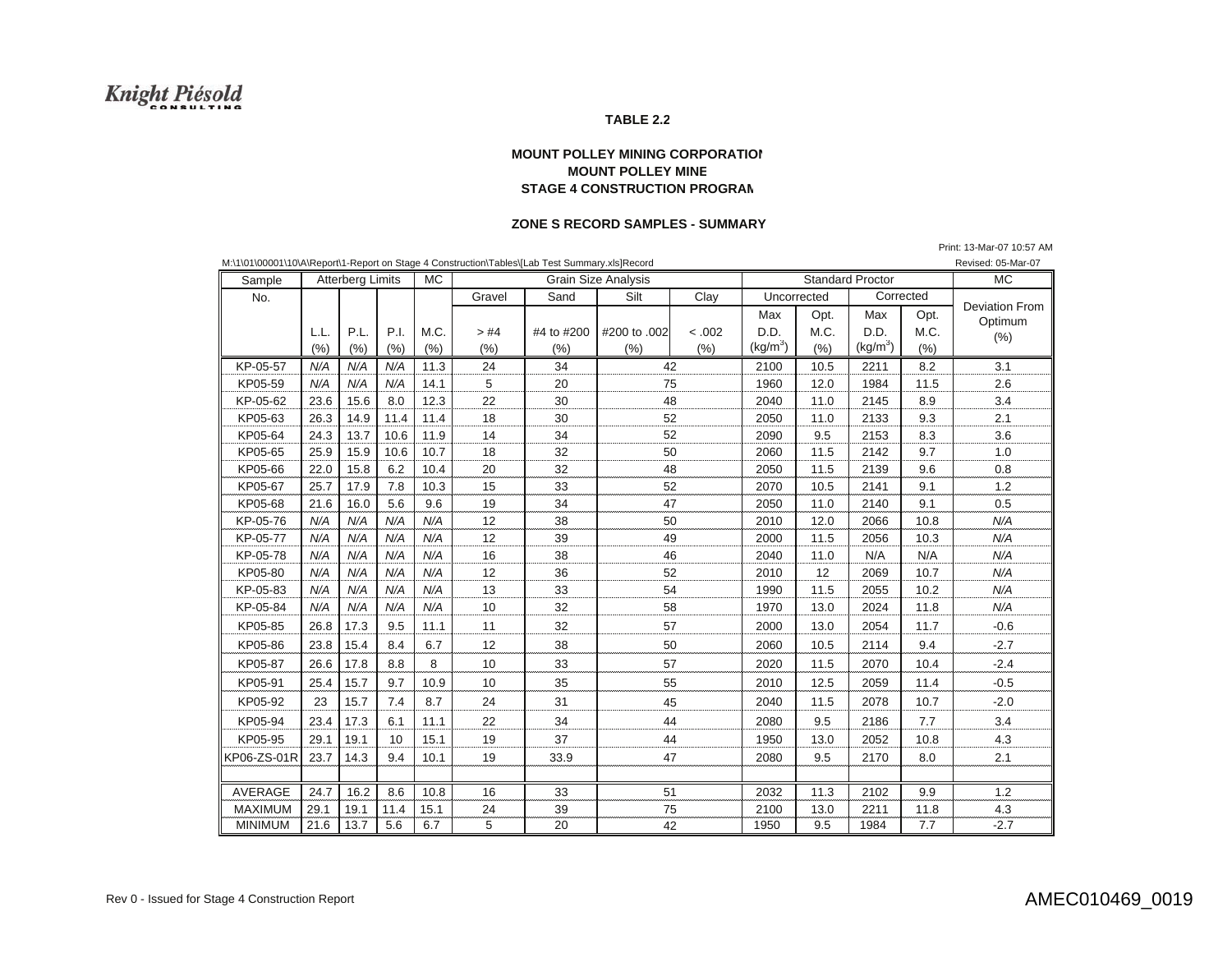

#### M:\1\01\00001\10\A\Report\1-Report on Stage 4 Construction\Figures\[Zone S,F,U,T and C.xls]Zone S Control\_Fig2.1 Print: 3/13/2007 11:25 AM

Revised: 3/13/2007 11:25 AM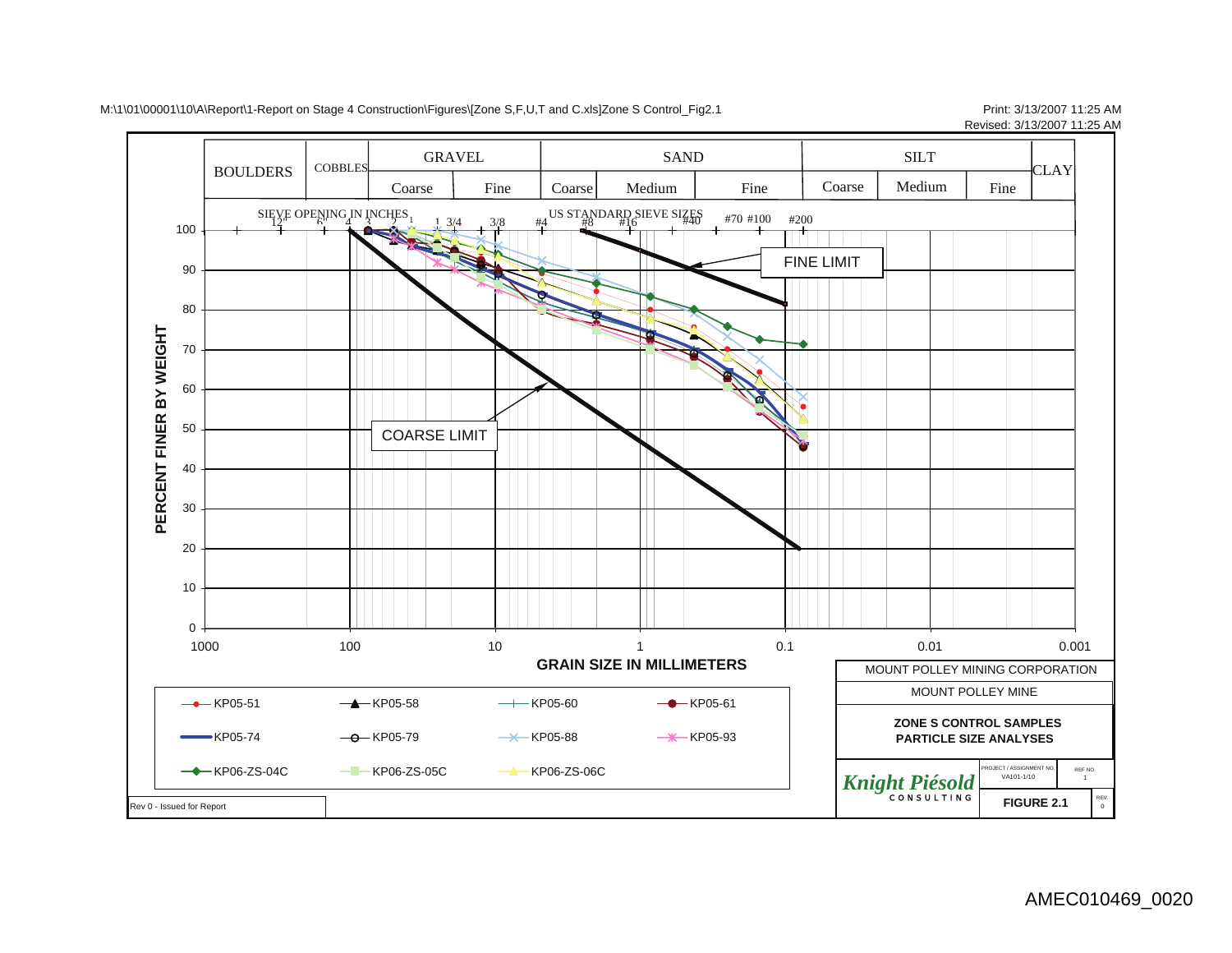

M:\1\01\00001\10\A\Report\1-Report on Stage 4 Construction\Figures\[Zone S,F,U,T and C.xls]Zone S Record\_Fig2.2 Print: 3/13/2007 11:25 AM

Revised: 3/13/2007 11:25 AM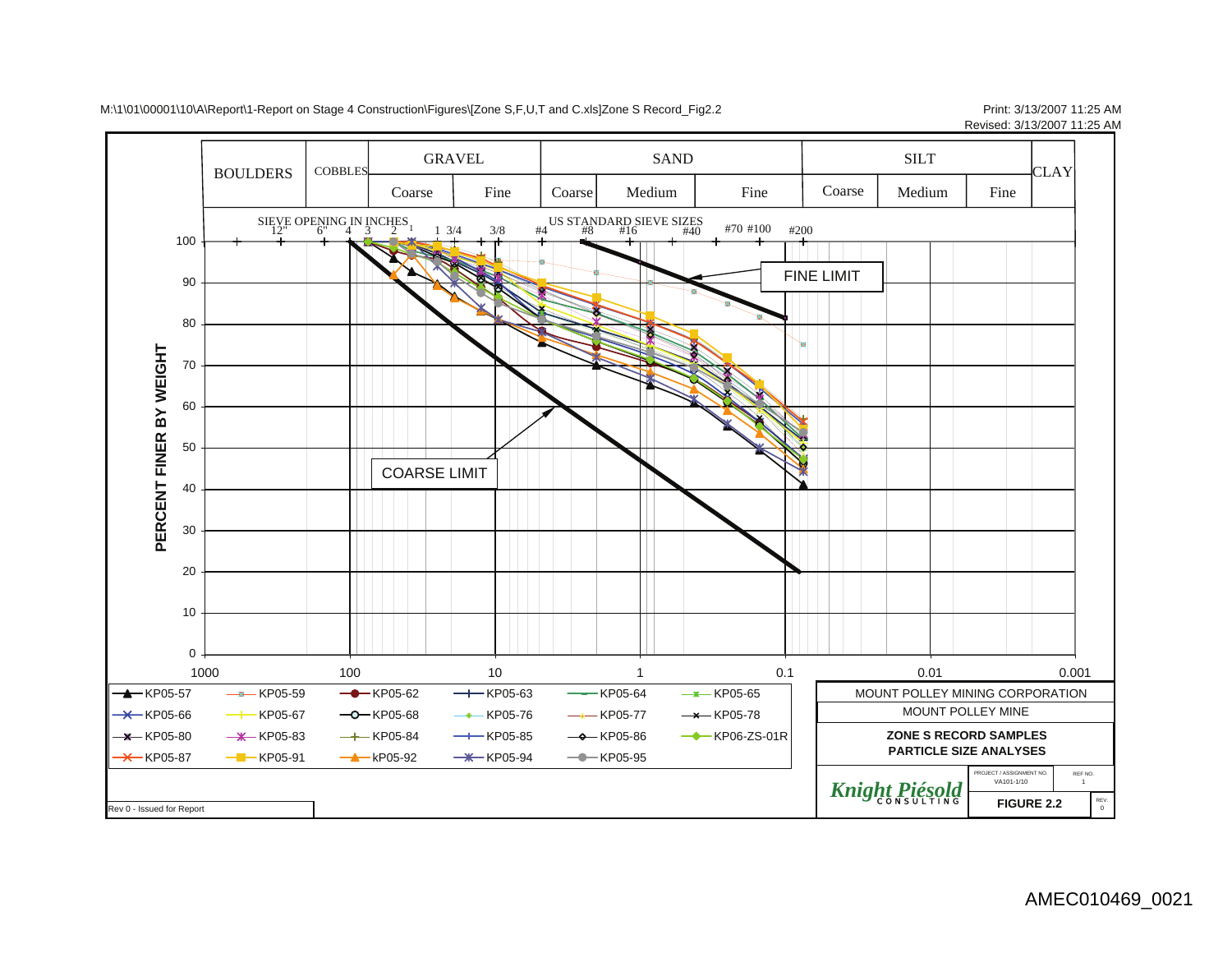M:\1\01\00001\10\A\Report\1-Report on Stage 4 Construction\Figures\[Fig 2.3 to 2.6.xls]FIG 2.3

100 9080 7060 FREQUENCY **FREQUENCY** 50 40 30 20 10 02300 1700 1750 1800 1850 1900 1950 2000 2050 2100 2150 2200 2250 2300**COMPACTED DRY DENSITY (kg/cubic metre)** MOUNT POLLEY MINING CORPORATION MOUNT POLLEY MINE Notes:  **ZONE S RECORD TESTS** 1. The compacted dry density was measured using a nuclear densometer. **DRY DENSITY** PROJECT / ASSIGNMENT NO. REF NO. *Knight Piésold* <u>CONSULTING</u> CONSULTING FIGURE 2.3 VA101-1/10**FIGURE 2.3**REV. 0 Rev 0 - Issued for Report

Print: 3/13/2007 11:41 AM Revised: Time ]3/13/2007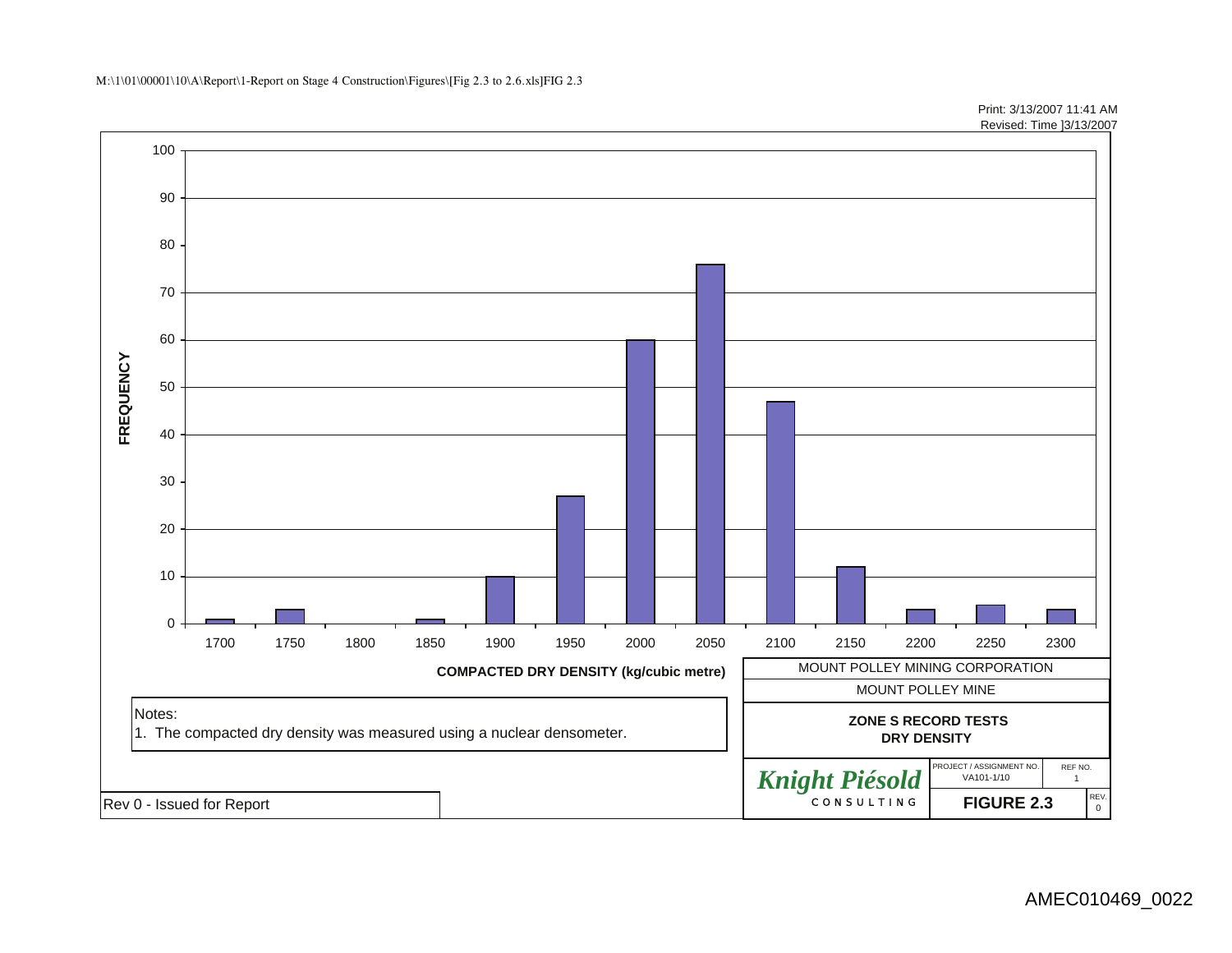M:\1\01\00001\10\A\Report\1-Report on Stage 4 Construction\Figures\[Fig 2.3 to 2.6.xls]FIG 2.4



Print: 3/13/2007 11:41 AMRevised: 3/13/2007 11:41 AM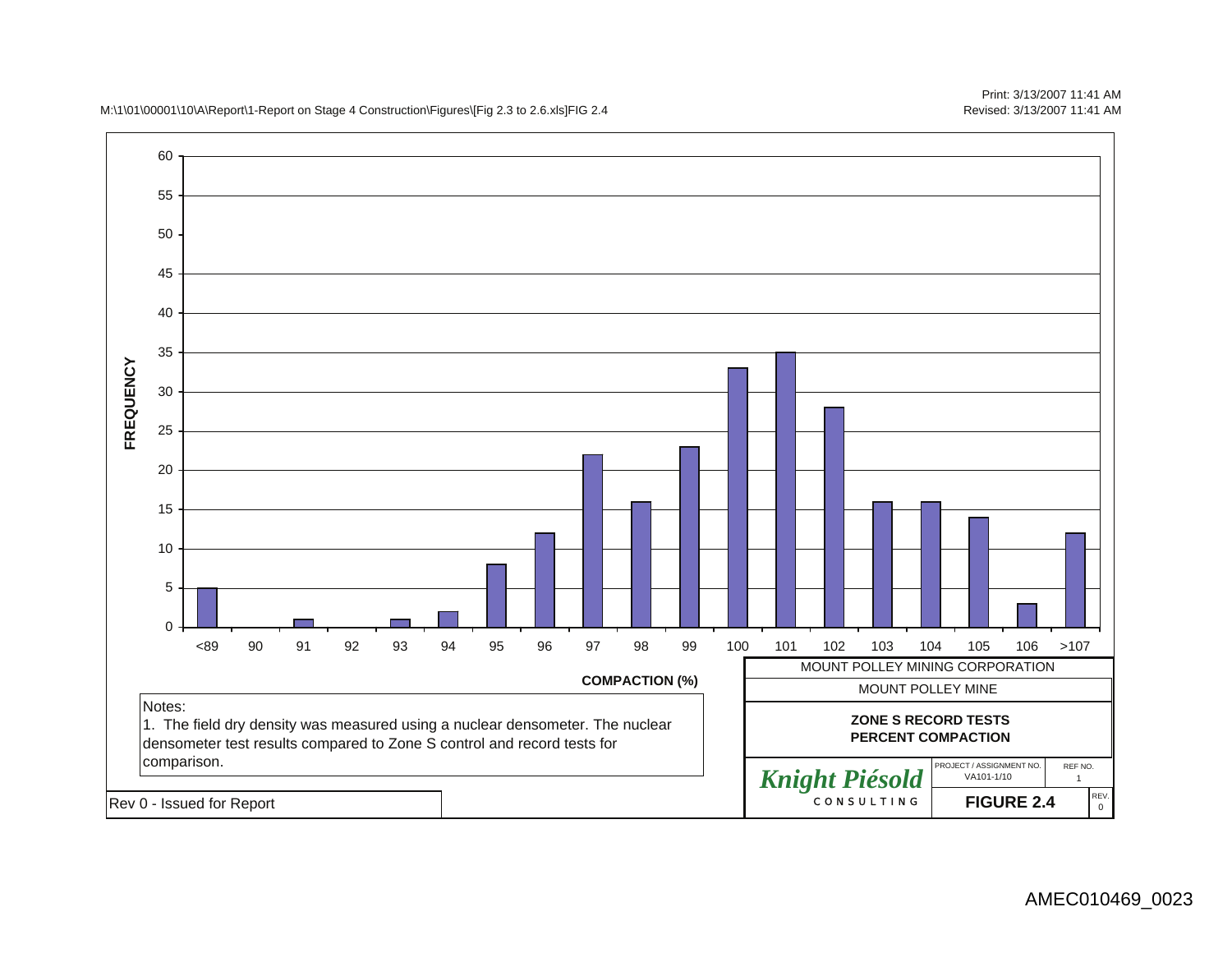M:\1\01\00001\10\A\Report\1-Report on Stage 4 Construction\Figures\[Fig 2.3 to 2.6.xls]FIG 2.5 Print: 3/13/2007 11:41 AM

100 908070 60 **FREQUENCY FREQUENCY** 50 40 3020100<7 8 9 10 11 12 13 14 15 >16**FIELD MOISTURE CONTENT (%)** MOUNT POLLEY MINING CORPORATION MOUNT POLLEY MINE Notes:  **ZONE S RECORD TESTS** 1. The compacted moisture content was measured using a nuclear **MOISTURE CONTENT** densometer. PROJECT / ASSIGNMENT NO. REF NO.VA101-1/10*Knight Piésold* <u>VA101-1/10</u> 1 Rev 0 - Issued for Report REV. 0 **FIGURE 2.5**

Revised: Date ]11:41 AM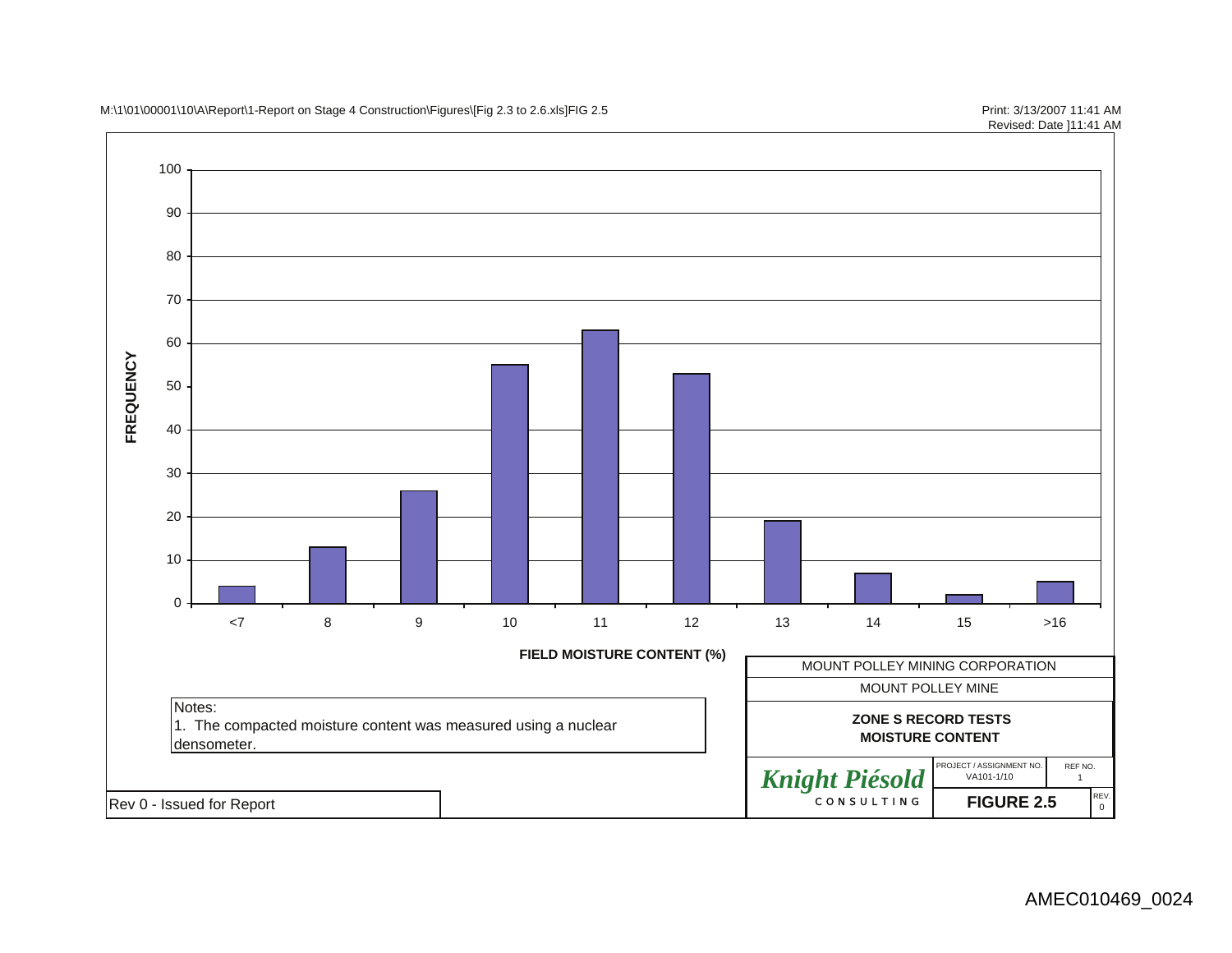M:\1\01\00001\10\A\Report\1-Report on Stage 4 Construction\Figures\[Fig 2.3 to 2.6.xls]FIG 2.6 Print: 3/13/2007 11:41 AM

Revised: 3/13/2007 11:41 AM

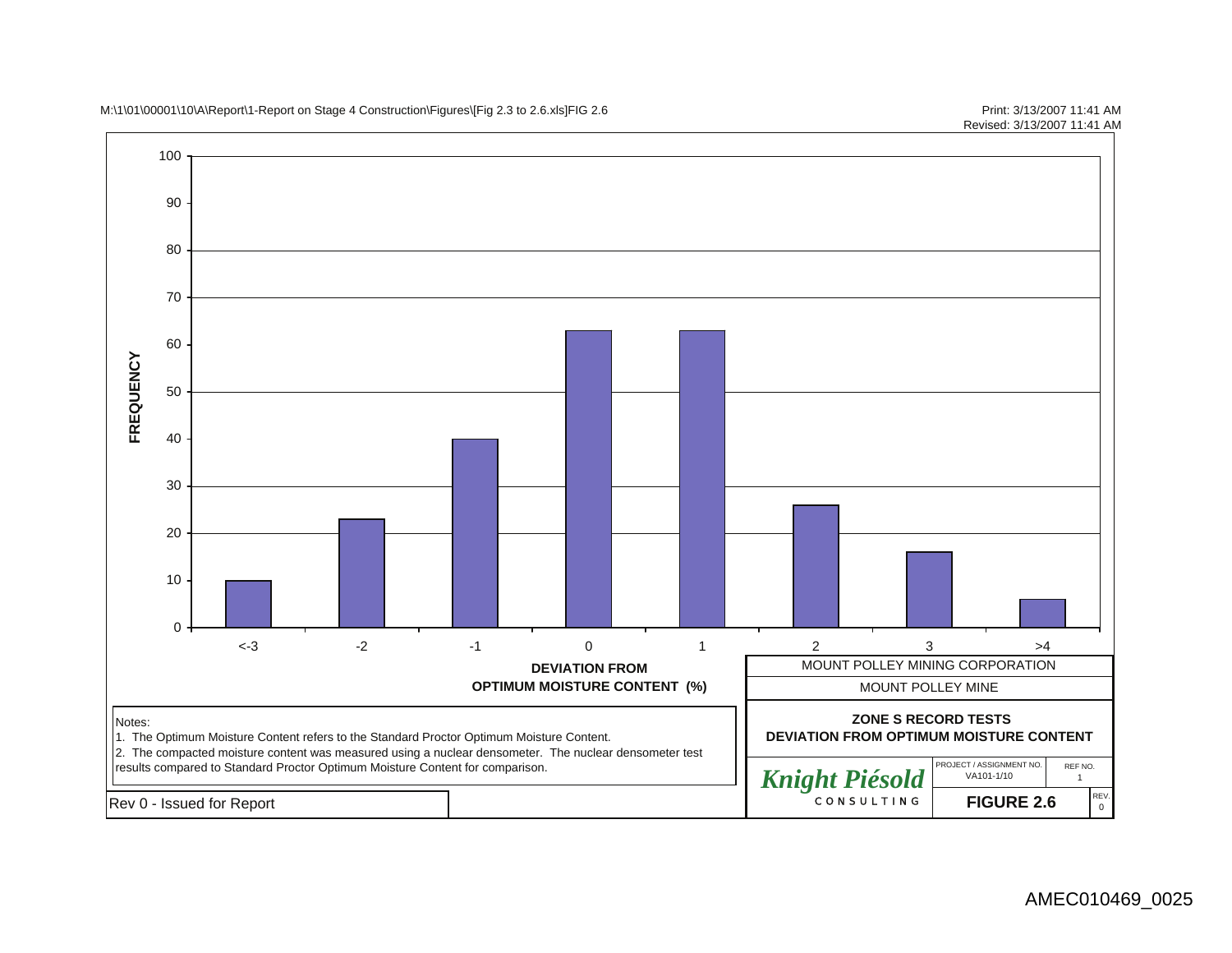### Revised: 3/13/2007 12:43 PM

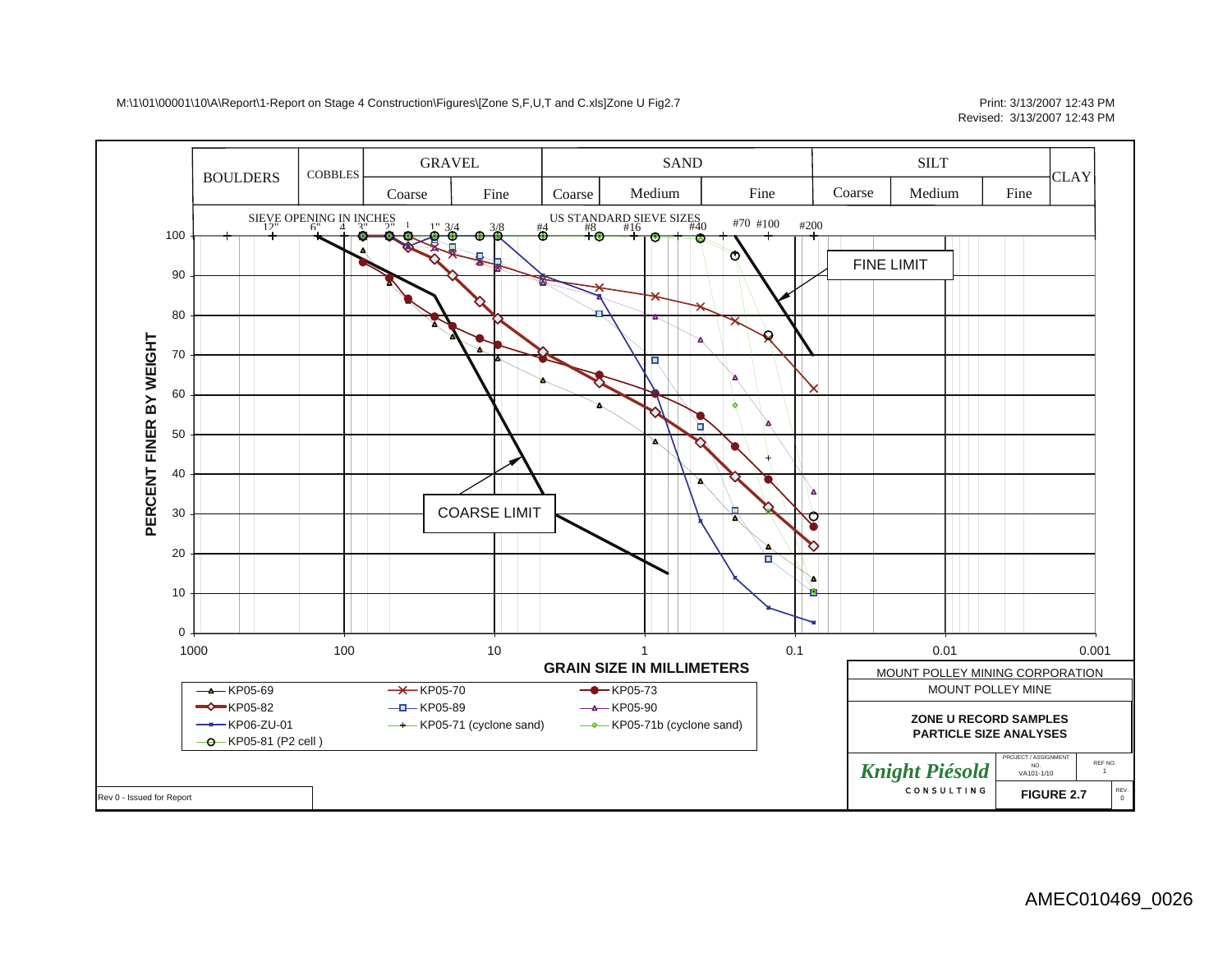

Print: 3/13/2007 12:52 PMRev-3/13/2007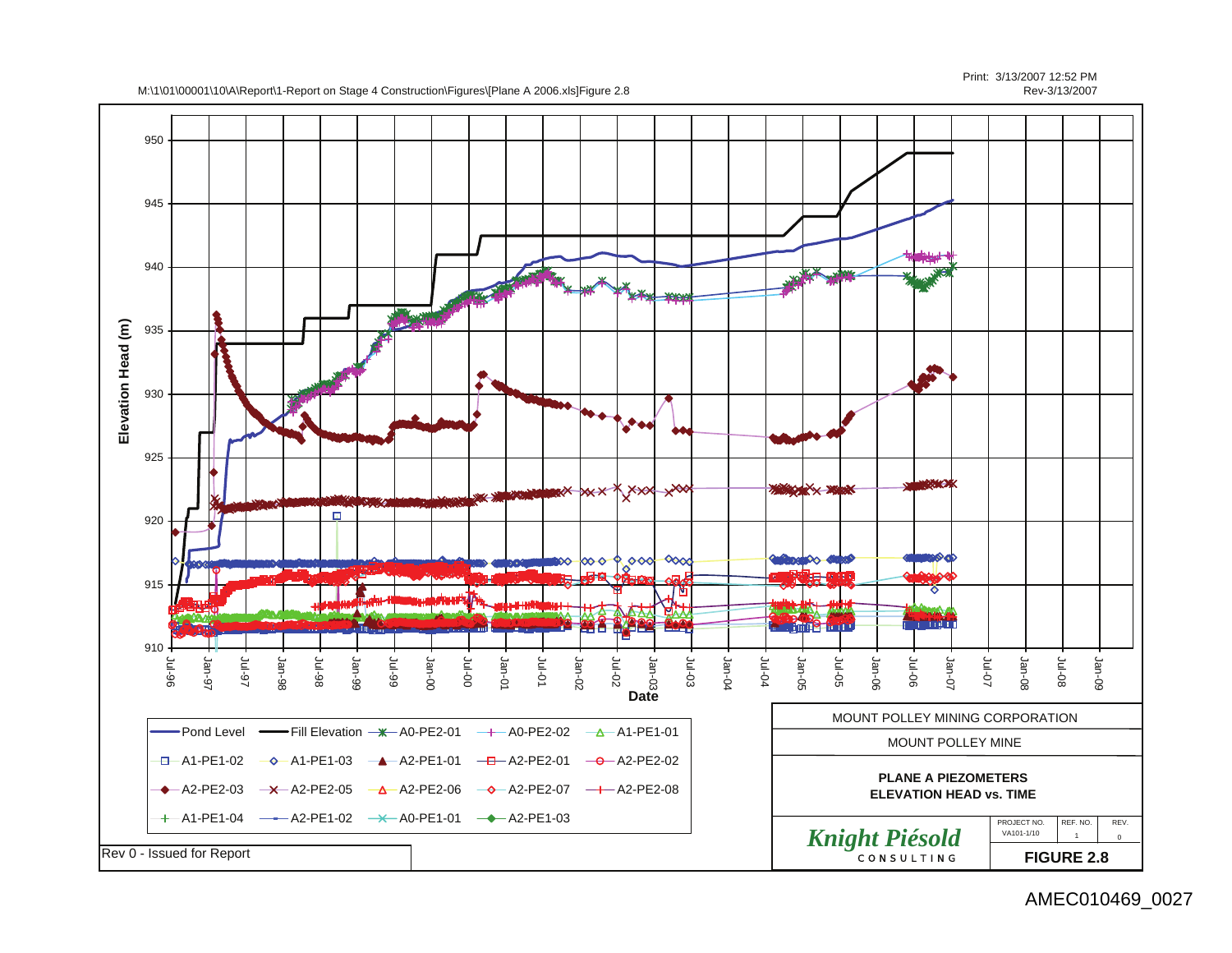

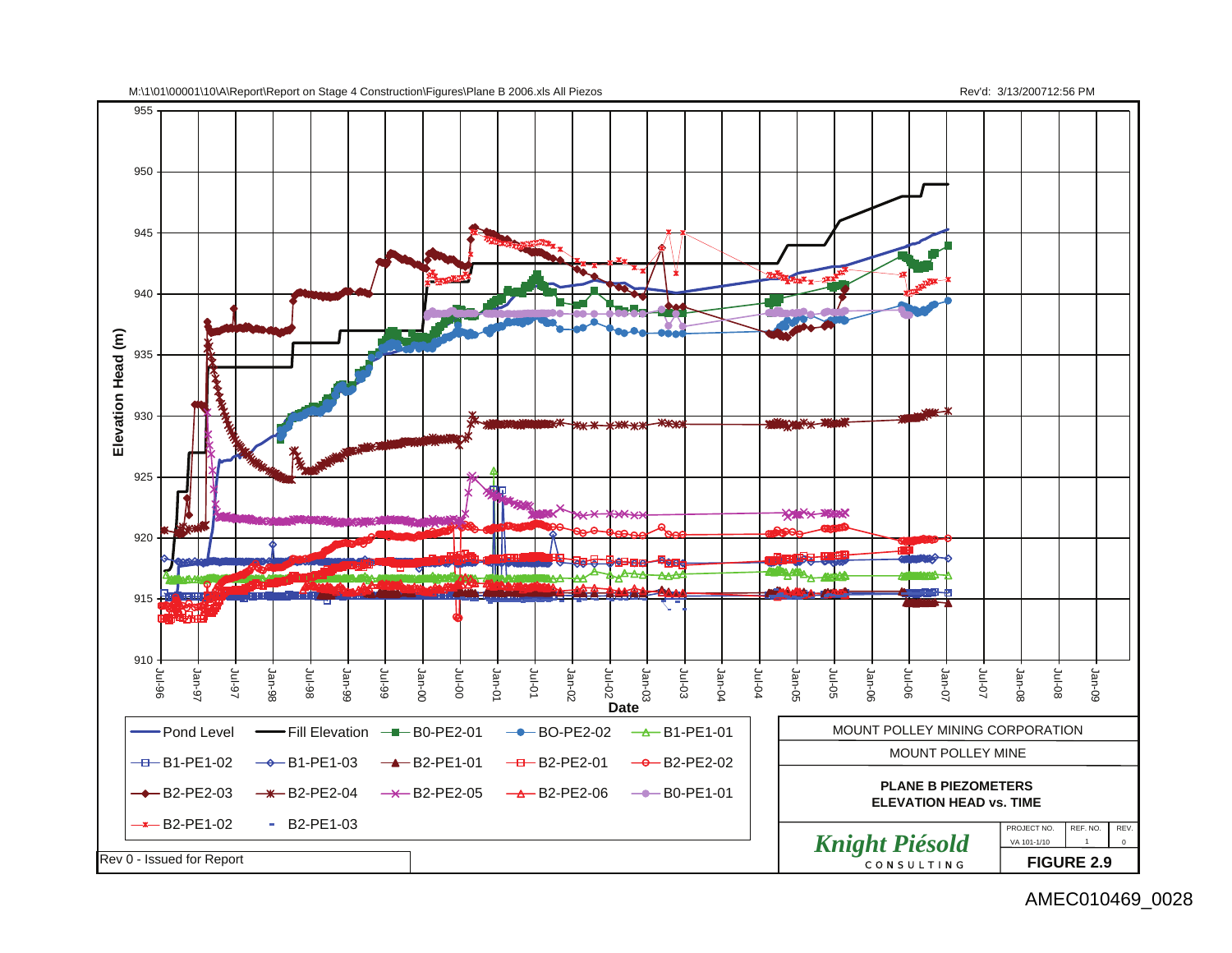

M:\1\01\00001\14\A\Data\Piezos\Piezo Planes\[Plane C 2005.xls]All Piezos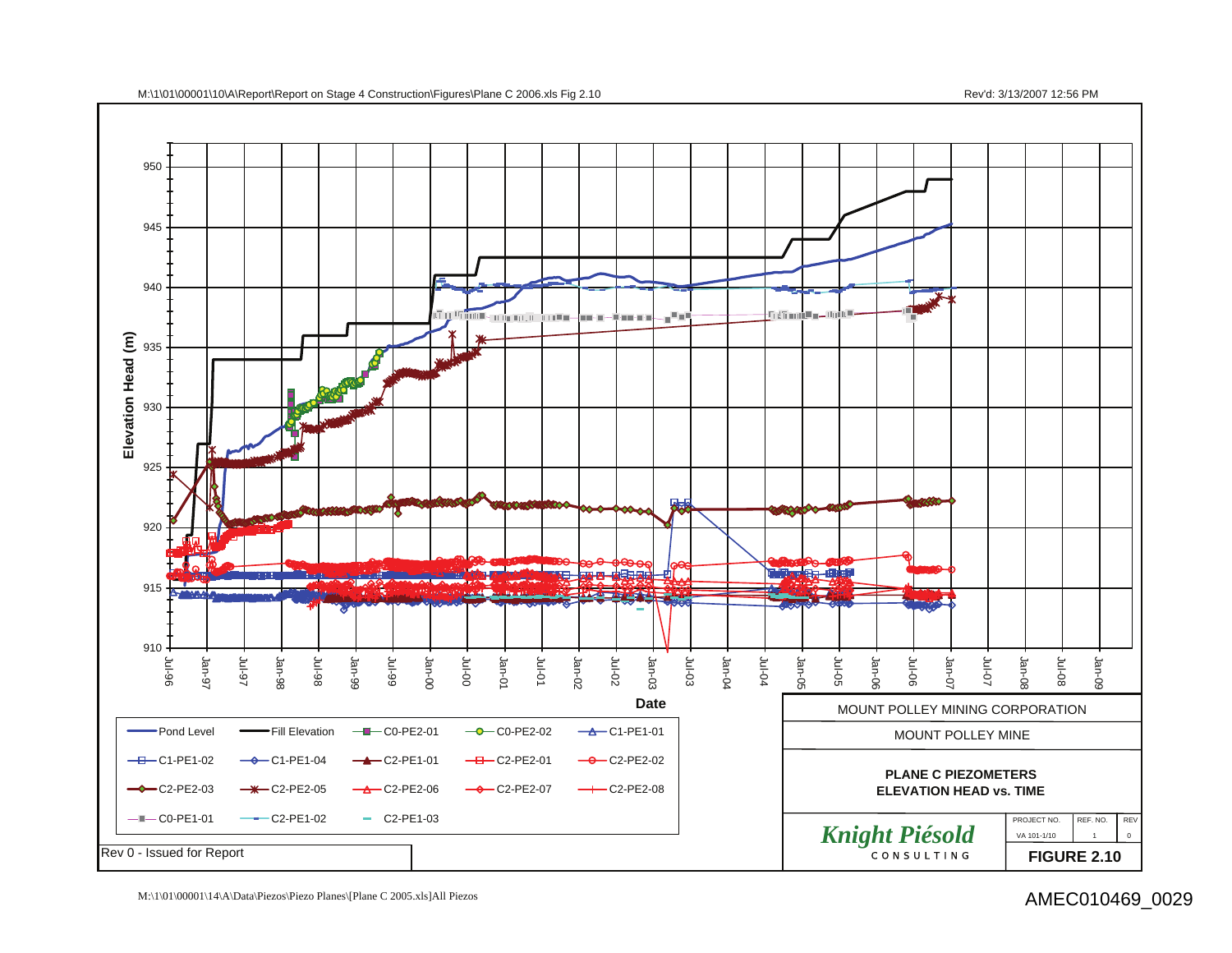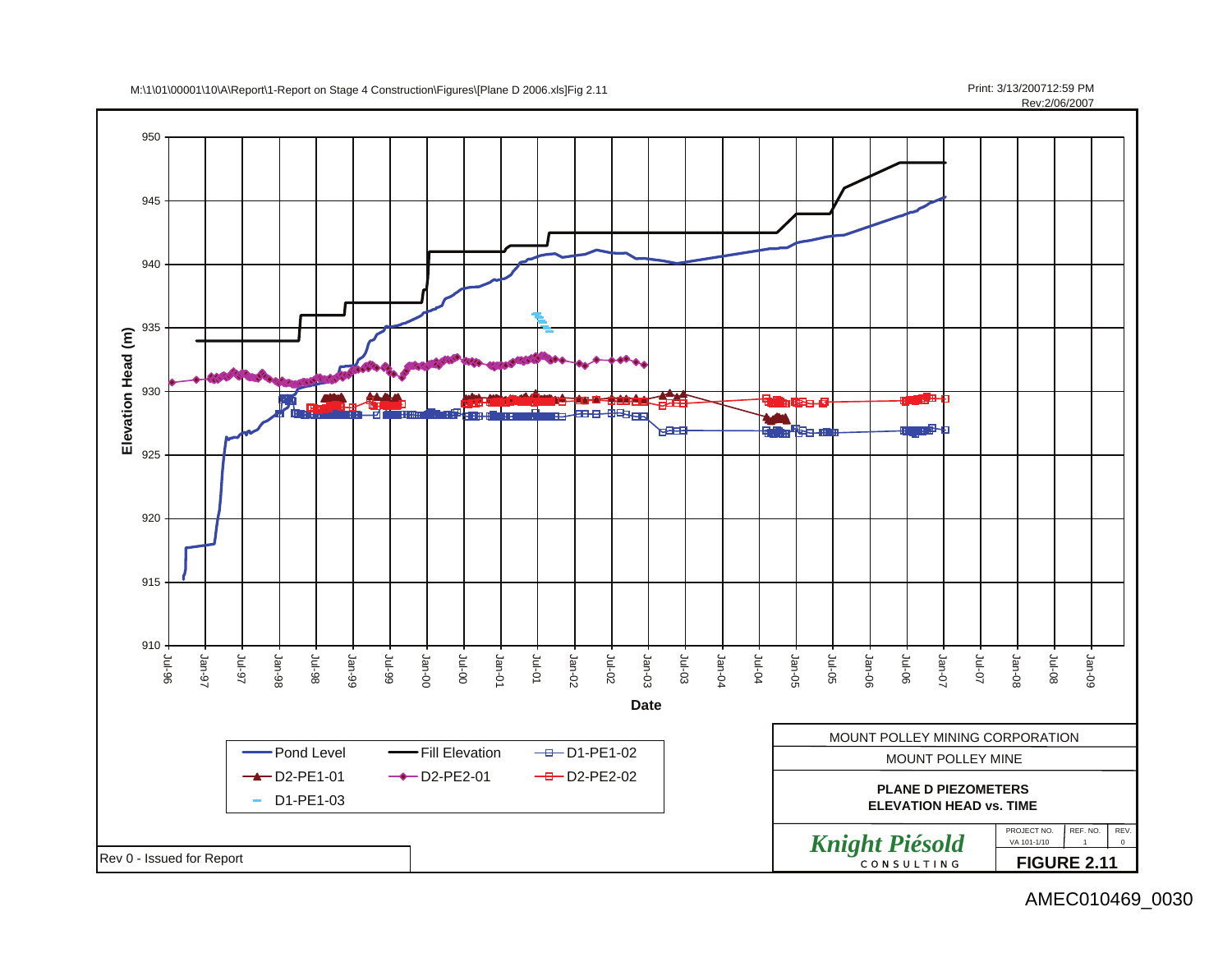

#### M:\1\01\00001\10\A\Report\Report on Stage 4 Construction\Figures\Plane E 2006.xls All Piezos Rev'd: 3/13/20071:00 PM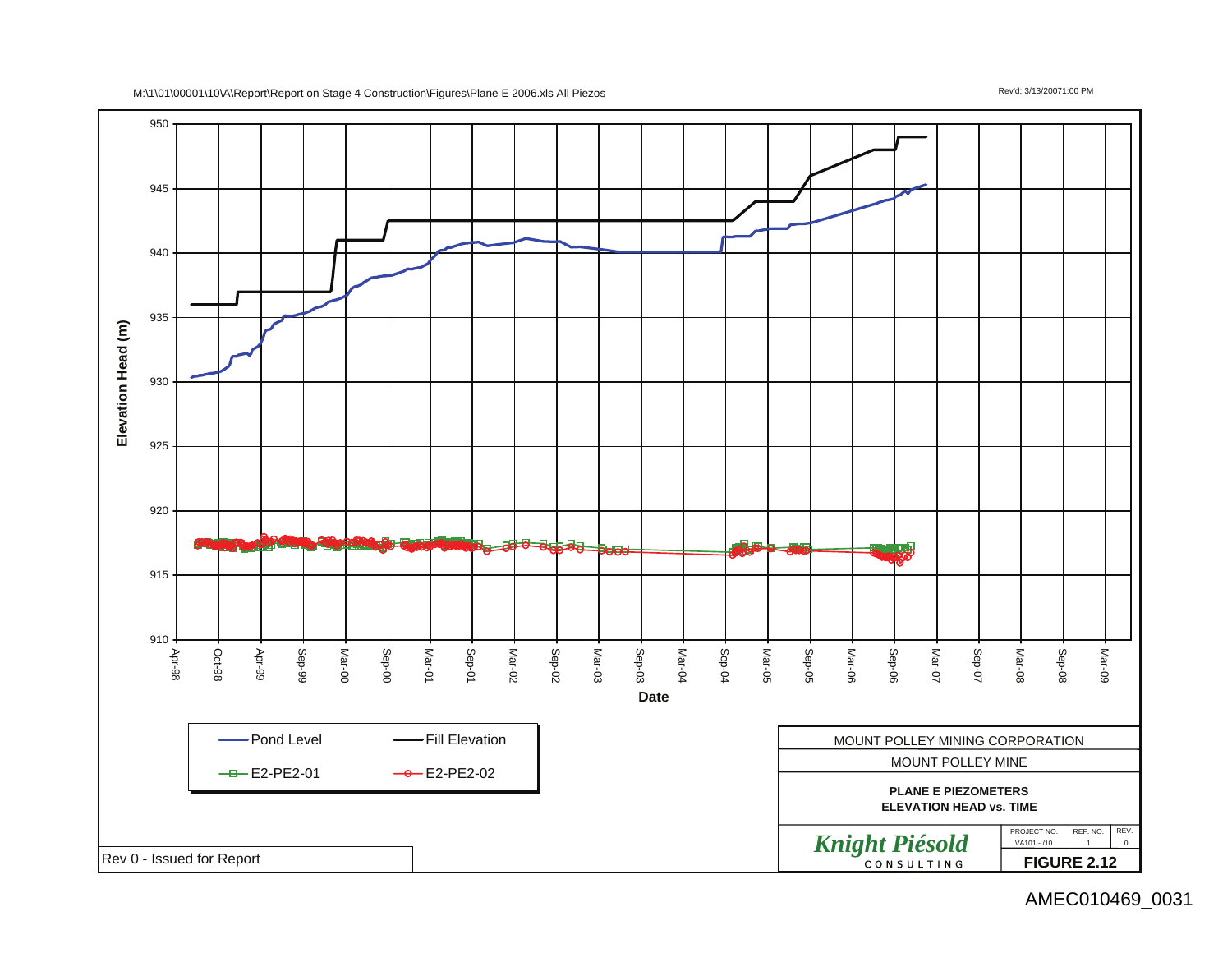

M:\1\01\00001\10\A\Report\Report on Stage 4 Construction\Figures\Plane F.xls All Piezos Revised3/13/2007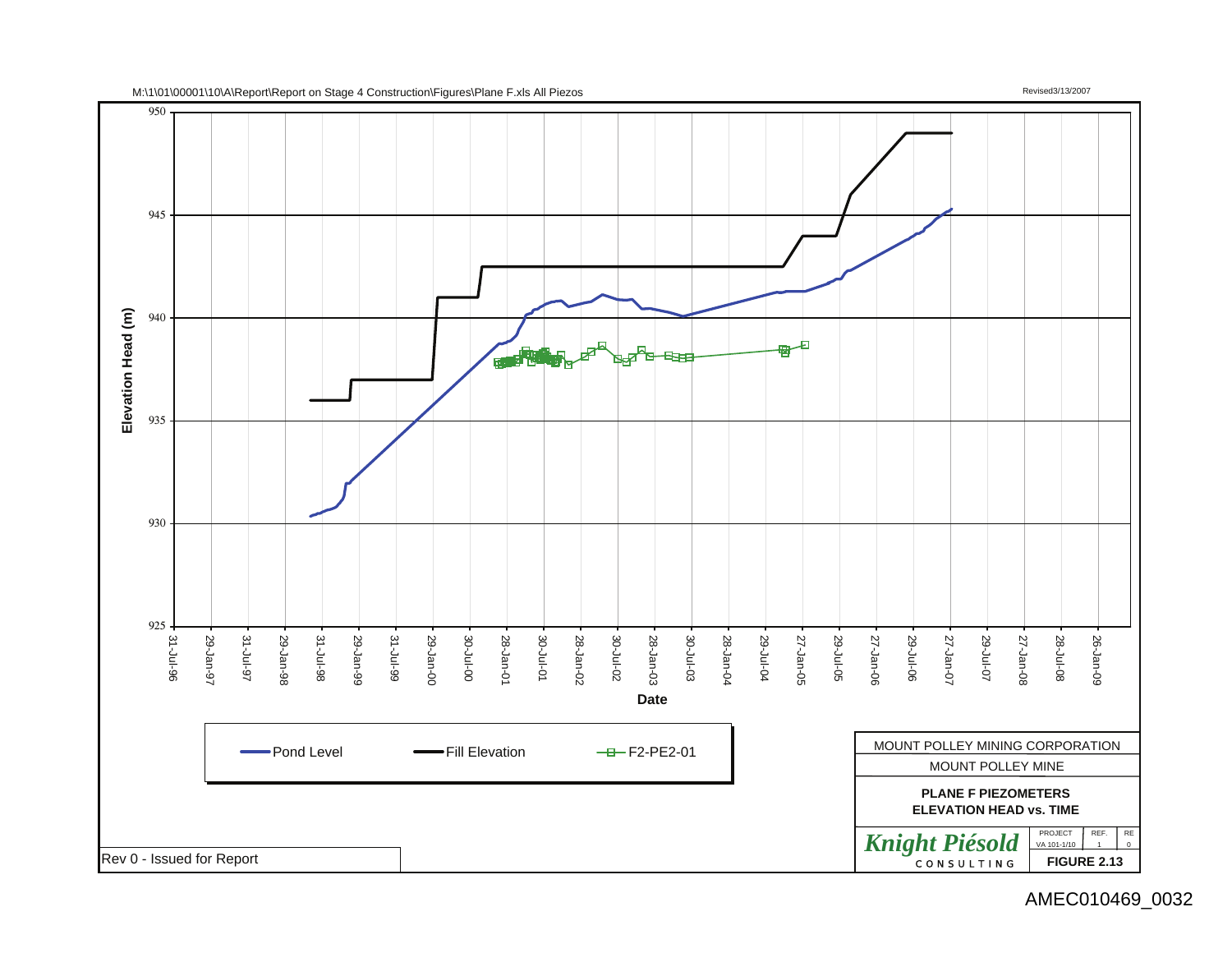

#### M:\1\01\00001\10\A\Report\Report on Stage 4 Construction\Figures\Plane G.xls All Piezos Revised3/13/2007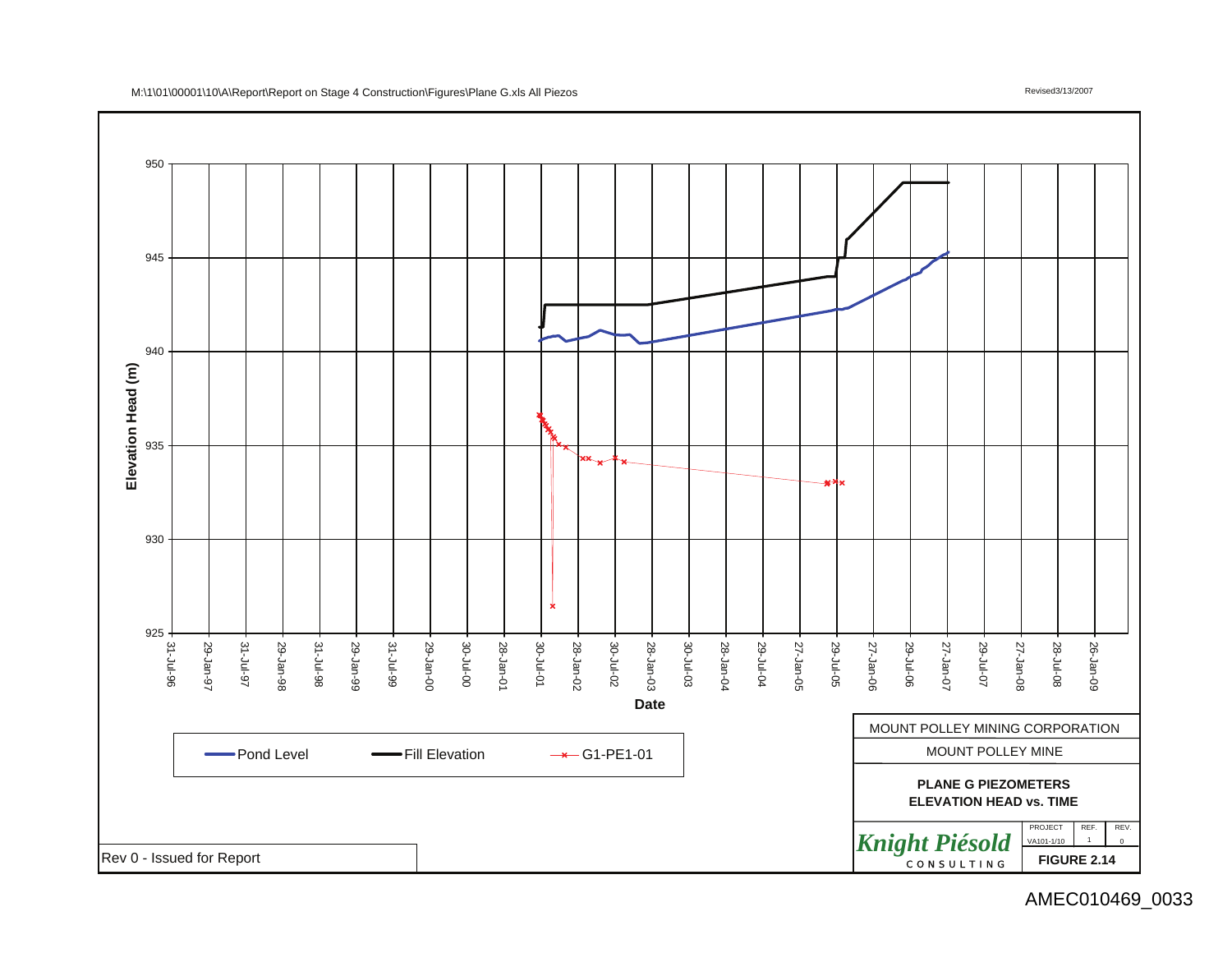

M:\1\01\00001\10\A\Report\Report on Stage 4 Construction\Figures\Plane H.xls All Piezos Revised March 7, 2007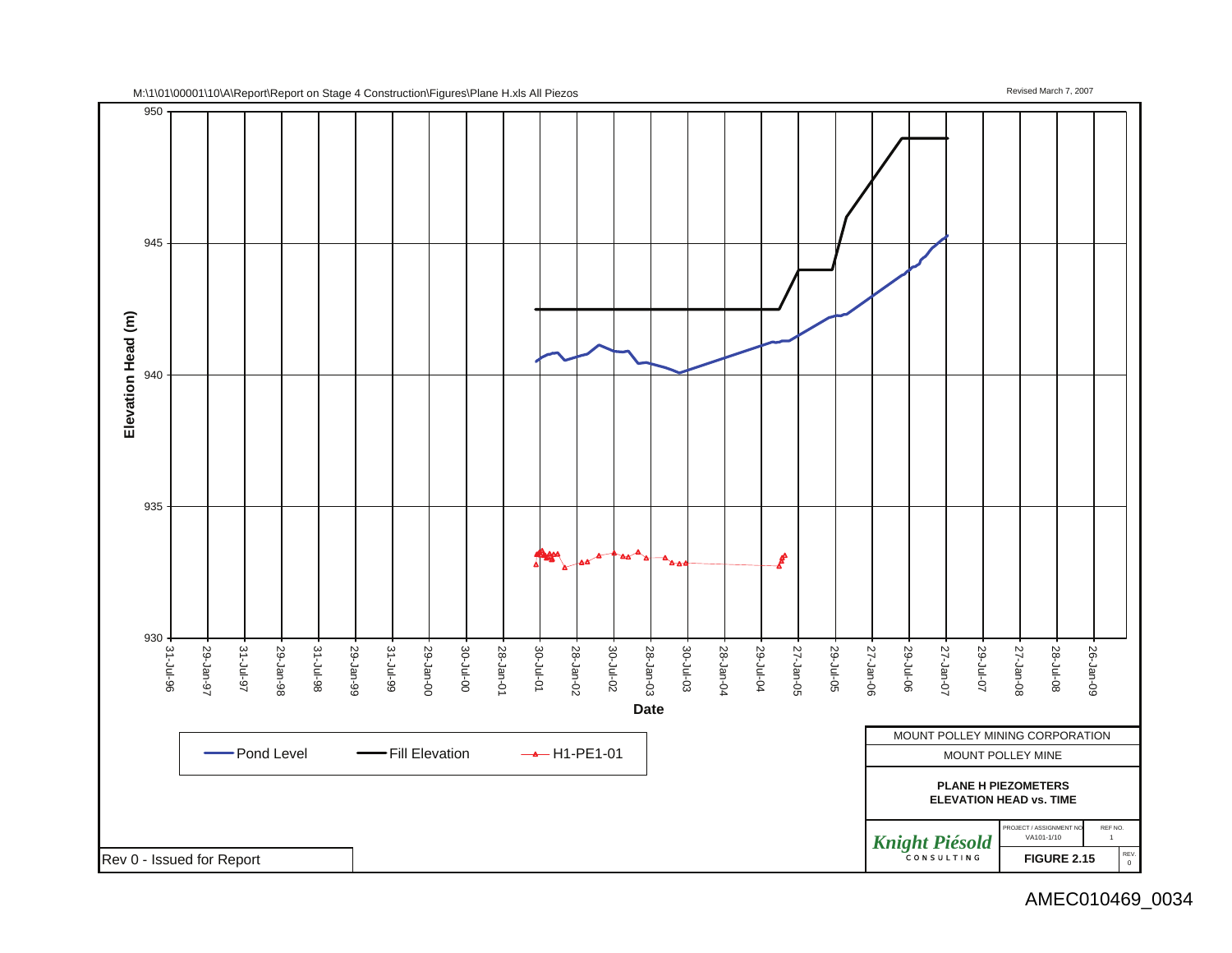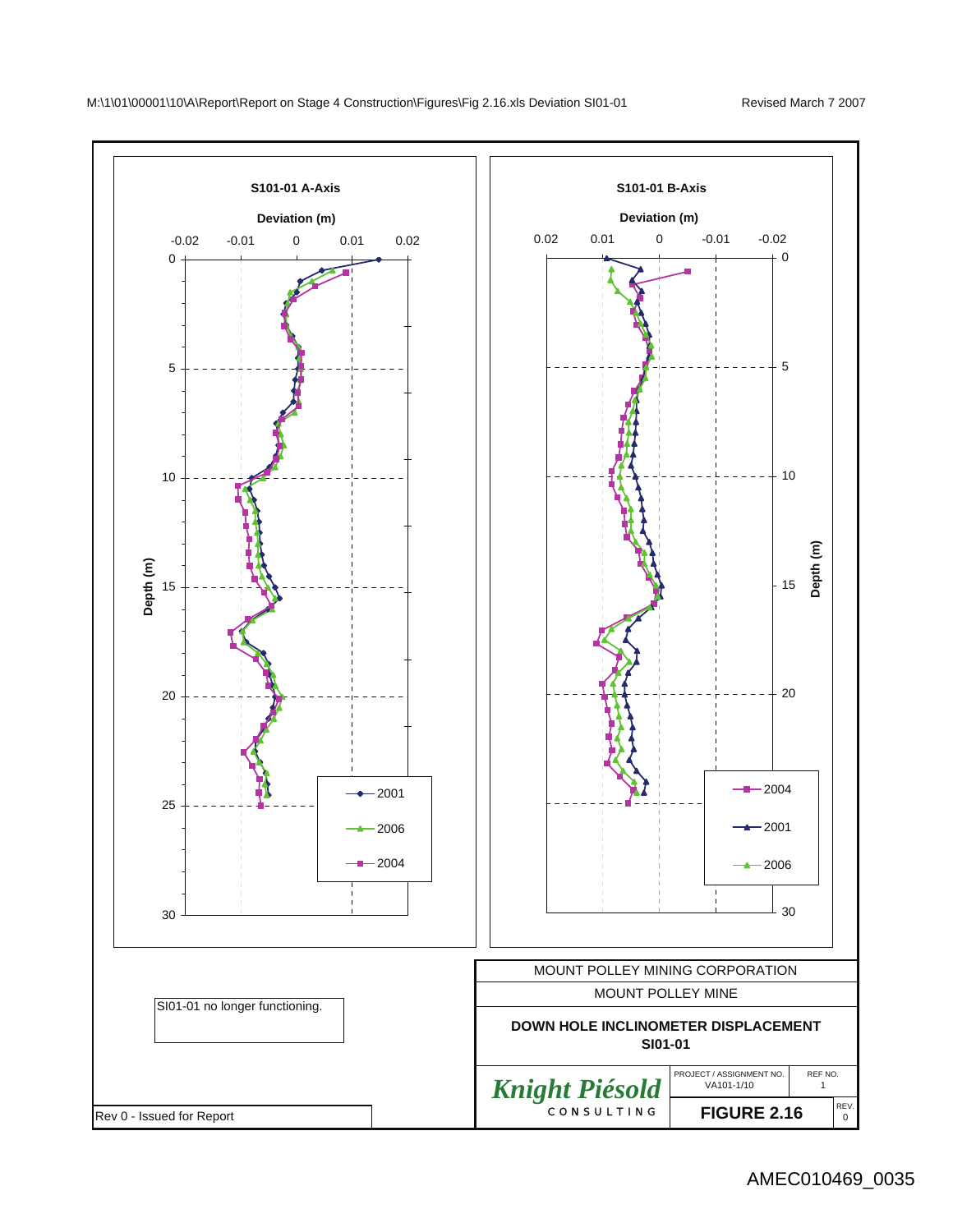

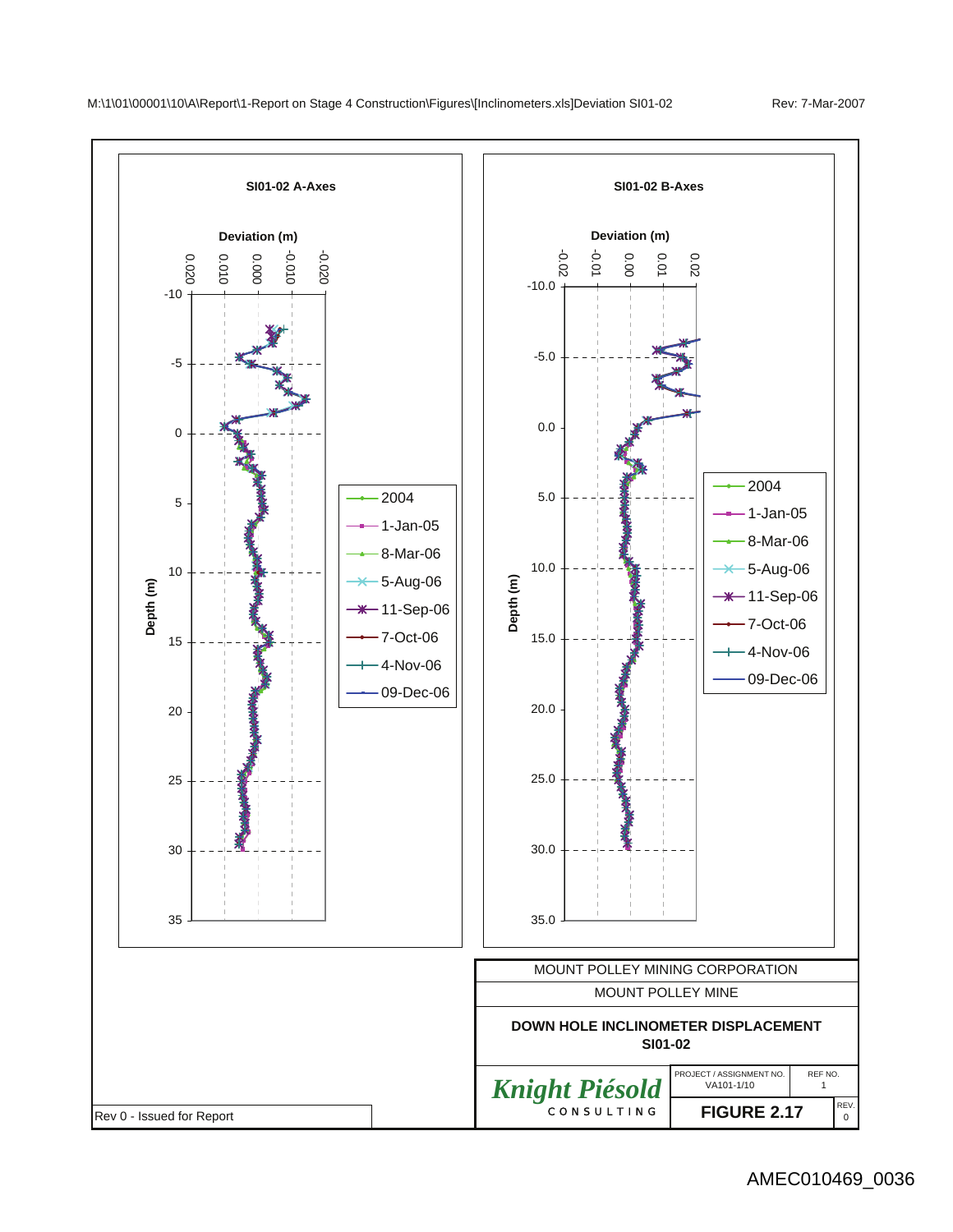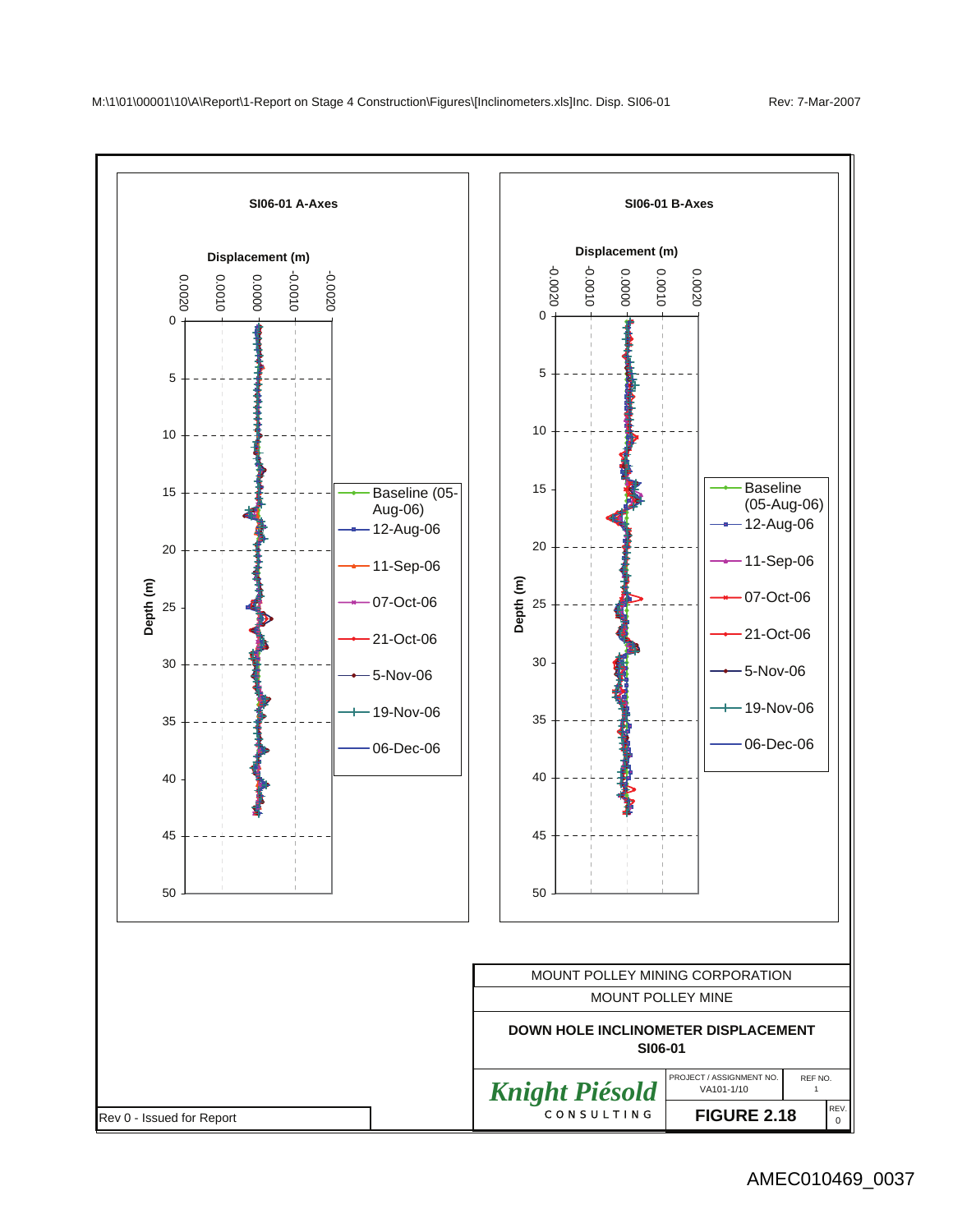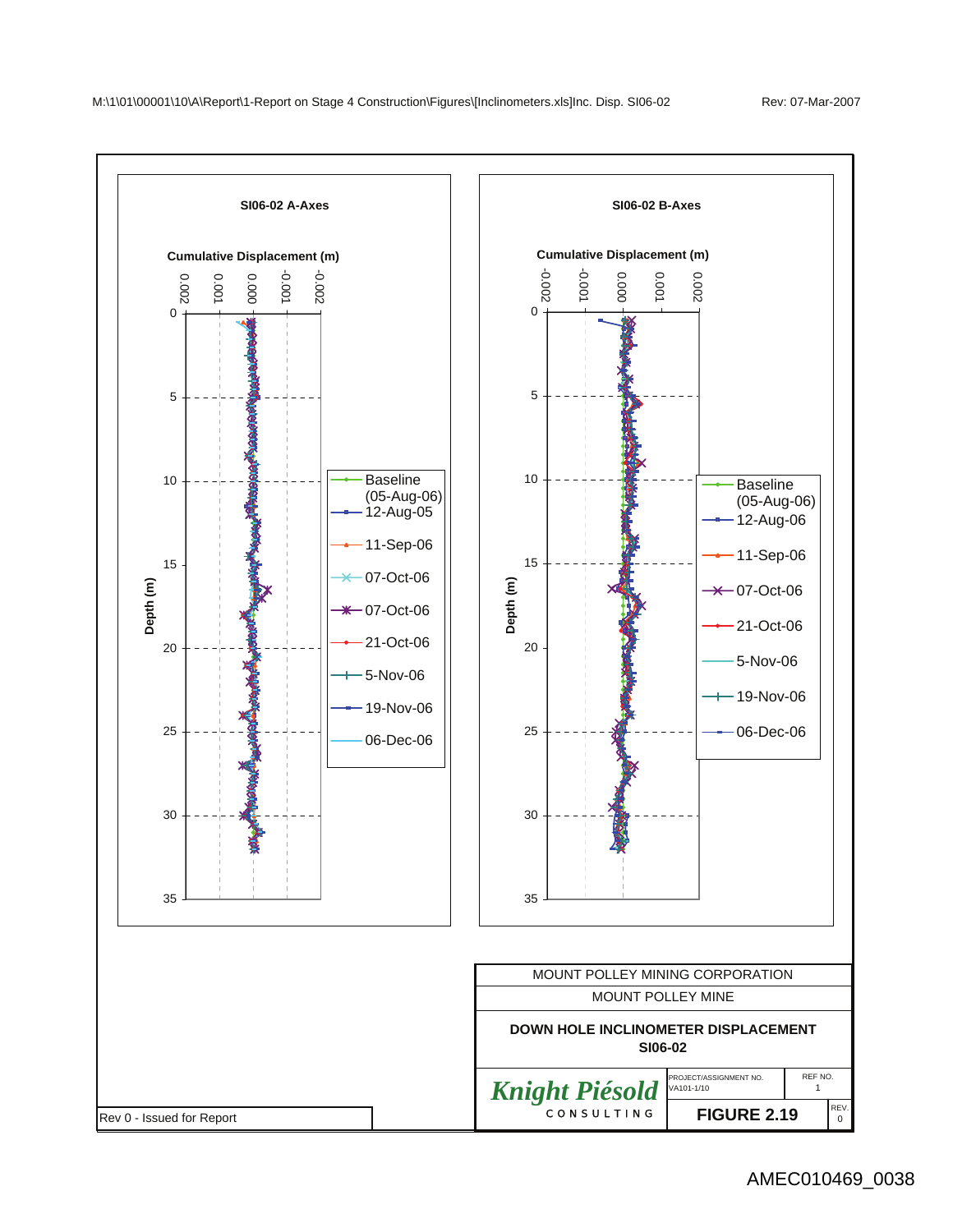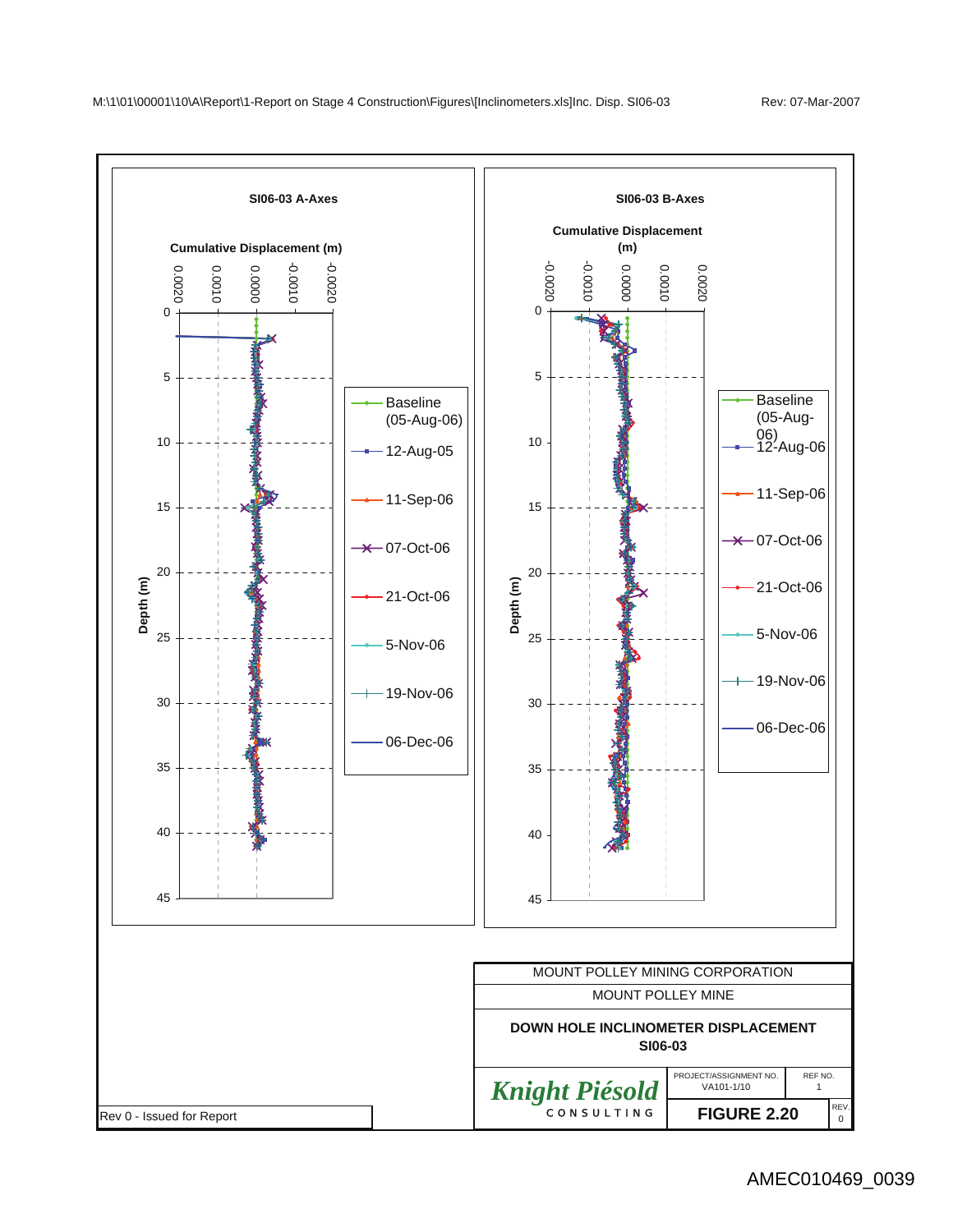